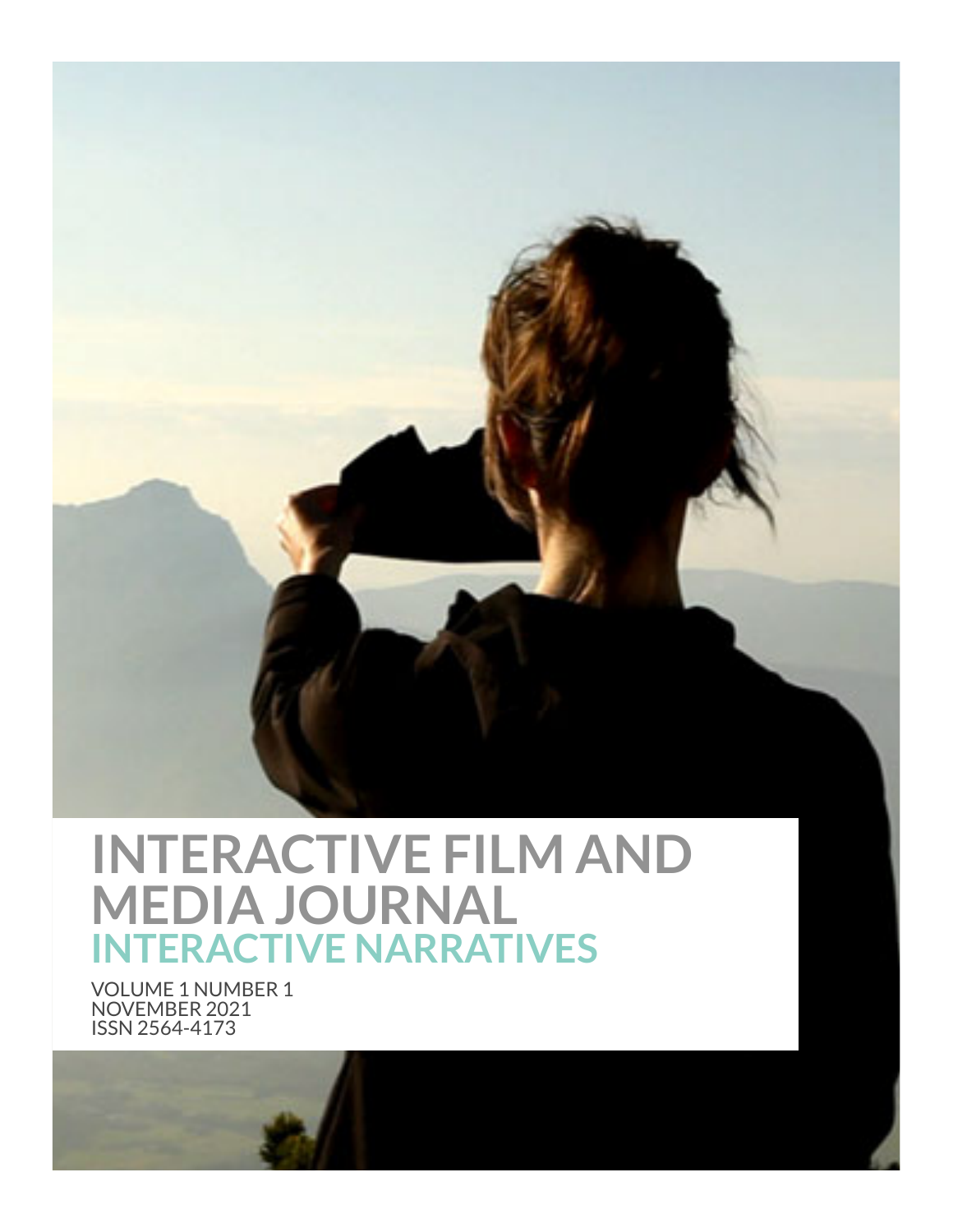

TABLE OF **CONTENTS** 

| 1. Editorial - Interactive Narratives by Hudson Moura                                                                                                                                                                            | $2 - 4$   |
|----------------------------------------------------------------------------------------------------------------------------------------------------------------------------------------------------------------------------------|-----------|
| 2. From Ghosts of the Horseshoe to Ward One. Critical<br>Interactives for Inviting Social Engagement with Instances of<br>Historical Erasure (Columbia, South Carolina) by Heidi Rae<br>Cooley, Duncan Buell, and Richard Walker | $5 - 18$  |
| 3. Shaping and Sharing Imagination: Designers and the<br>transformative power of stories by Mariana Ciancia, Francesca<br>Piredda, and Simona Venditti                                                                           | 19-40     |
| 4. Proposed Methodology for Transmedia News Stories Analysis.<br>The Float Project (2009/10), in Brazil and The Great British<br>Property Scandal: Every Empty Counts3 (2012) in the UK by<br>Geane Alzamora and Lorena Tárcia   | $41 - 62$ |
| 5. I-Docs and New Narratives Meaning Making in Highrise by<br>Begoña González-Cuesta                                                                                                                                             | 63-80     |
| 6. Emerging Forms of Citizen Video Activism: Challenges in<br>Documentary Storytelling & Sustainability by Ben Lenzner                                                                                                           | $81 - 94$ |
| 7. Blue Pencil: Experiences in Transmedia by Rafael Antunes                                                                                                                                                                      | 95-109    |

INTERACTIVE FILM AND MEDIA JOURNAL IS PUBLISHED UNDER A CREATIVE COMMONS LICENSE (CC BY-NC-ND 4.<mark>0</mark>).<br>HTTPS://JOURNALS.LIBRARY.RYERSON.CA/INDEX.PHP/INTERACTIVEFILMMEDIA/INDEX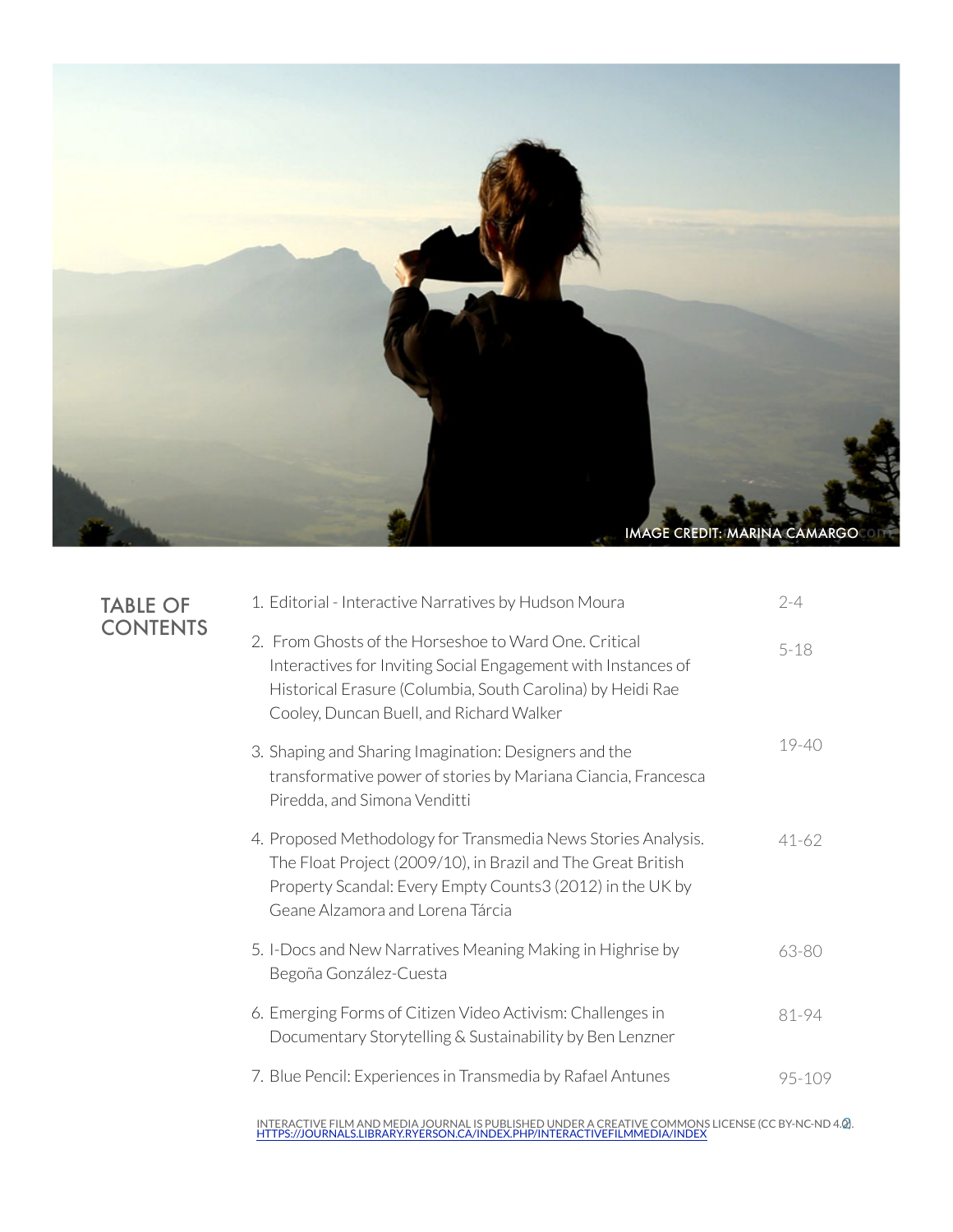## **Editorial - Interactive Narratives**

Hudson Moura Editor-in-Chief

Film and media practitioners and educators have been expanding the use of digital through new experiences with unusual and innovative technical and artistic "approaches." Likewise, researchers and academics are questioning and analyzing these new practices that increasingly dominate global society, as seen in the past months with the advent of the worldwide pandemic.

How people and countries deal with the advent of new technologies reflects social problems and deepens the debate on our identity and state of the art conducted on a global scale. How are countries acting towards these new phenomena? For instance, does globalization standardize the use of new media?

In 2013, we created the IFM-Interactive Film and Media Conference to provide an inclusive educational space within the digital theory and interactive studies where researchers and practitioners could discuss and present their research and work in film and media. With this purpose, the IFM has partnered with universities worldwide and established a space for a global integration between academia and the audiovisual production community that aims to forge a valuable exchange between researchers, faculty, students, practitioners, and the community. The goal is to generate a broad debate, emphasizing the need to evaluate the increasing use of digital screens in contemporary society and how people respond artistically, socially, and politically to the challenges of the digital cultural space.

These conferences aspire to foster a dynamic and intellectually stimulating dialogue between film and media studies scholars and practitioners (filmmakers, new media developers and artists), encouraging the exchange and promoting the production of comparative analysis and joint projects related to ongoing debates in the audiovisual area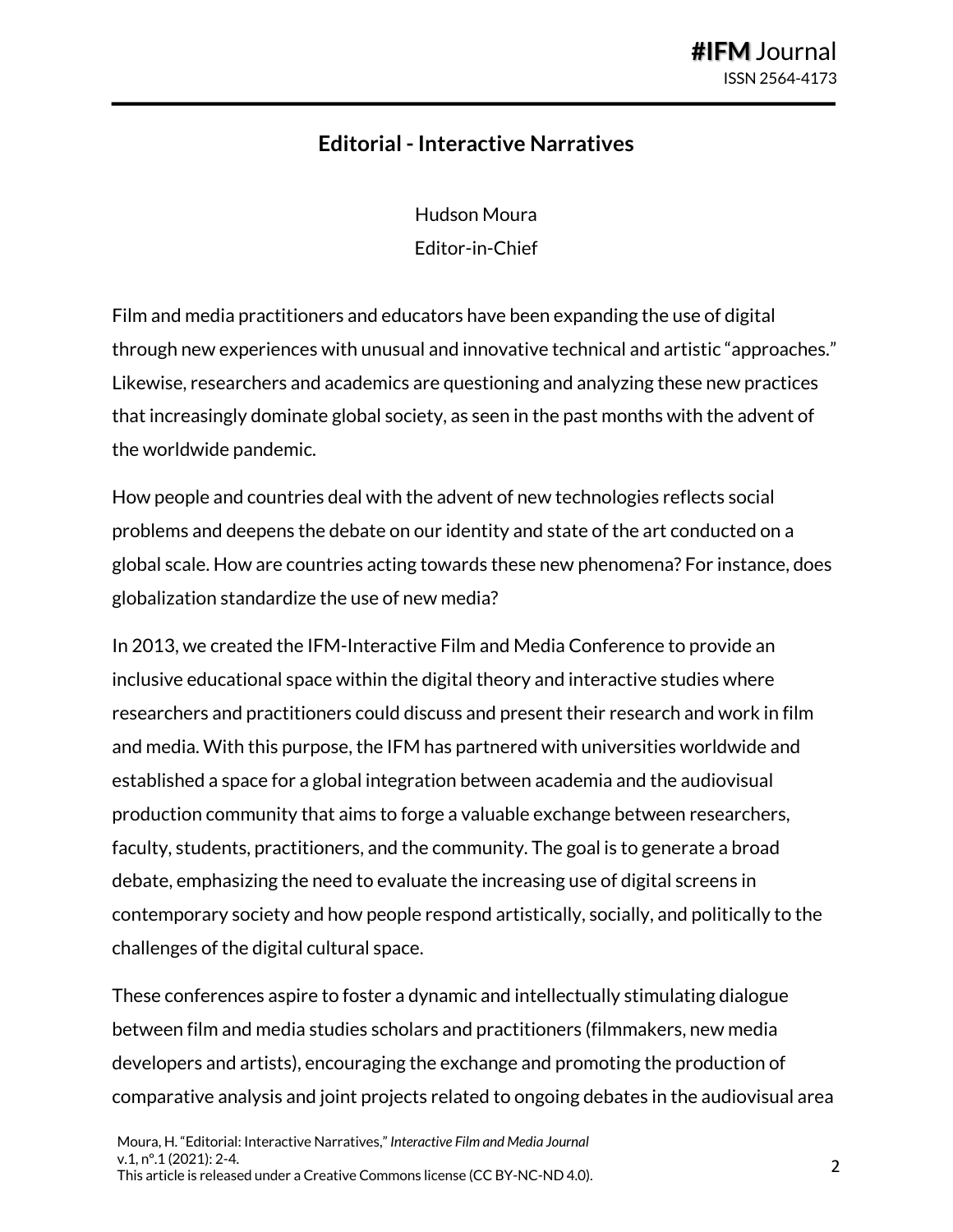of research on the digital platform. In addition, it is an opportunity for exhibition and discussion from several theoretical perspectives on audiovisuals while being based on empirical evidence and critical or theoretical interventions.

How has the digital screen changed the narrative in (audio)visual arts? First, the evolution of narrative practices from text-based literature to the advent of the digital revolution as storytelling moves from literacy to so-called post-literacy. The prevalence of new interactive digital narratives in all areas from games, literature, films, and video art has resulted in new forms of storytelling and, accordingly, provoked new reading practices that transform readers/viewers into players/users in active collaborators. We explore practices and ideas of transmedia, intermediality, convergence, multimedia, virtual reality, immersion, social media, digital globalization, and new narratives in games and graphic novels. Also, the impact of the digital screen on streaming, art, and new exhibition practices.

Physical public space is increasingly being substituted or augmented by virtual space through digital screens (e.g. video, film, computer). What effect do these new developments have on social space, seen here as encompassing both physical public areas (streets, hotels, coffee shops) and virtual spaces (YouTube, Instagram, Facebook, Twitter, Tumblr, Zoom, etc.)? How do these novel practices of socialization affect previously clearly demarcated frontiers between the public and the private? Throughout the world, from Brazil to Turkey to New Zealand to Egypt to France to China to India to Canada, we witness the influence of social media on political participation. How have these new platforms engendered innovative forms of expression and social engagement?

The work of professors, researchers, and practitioners (artists, filmmakers, and videomakers) from various areas and several countries, including Italy, Brazil, England, Spain, Canada, New Zealand, Portugal, Scotland, Germany, and the United States, constitutes this special issue with selected articles and audiovisuals from the #IFM2014. The aim is to launch IFM Journal first issues while archiving our preliminary works.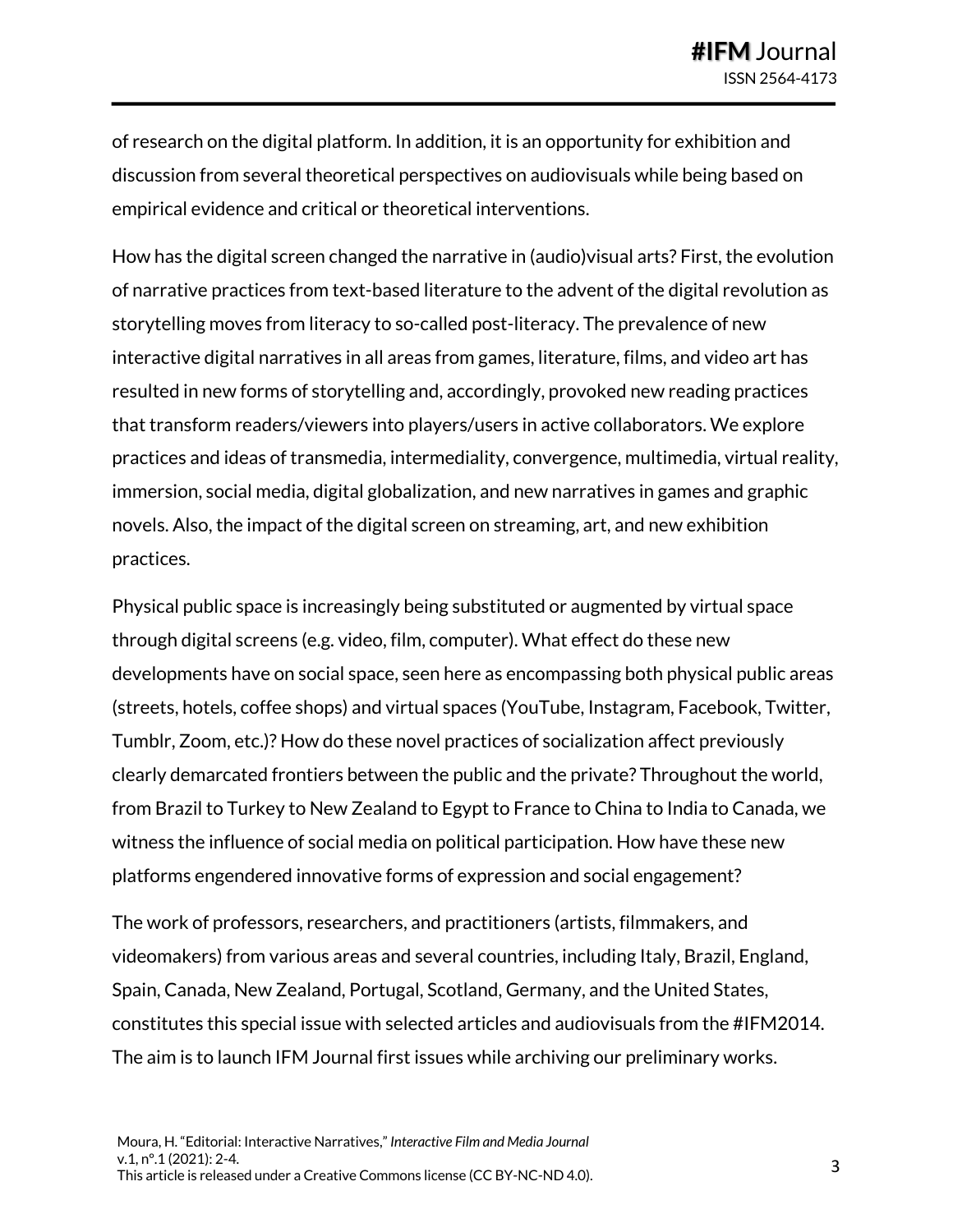In **"**From Ghosts of the Horseshoe to Ward One: Critical Interactives for Inviting Social Engagement with Instances of Historical Erasure (Columbia, South Carolina)," Heidi Rae Cooley and Duncan A. Buell presents critical interactive applications that elicit "empathic awareness" and, by extension, inspire a sense of responsibility for a past that remains unacknowledged. According to Mariana Ciancia, Francesca Piredda, and Simona Venditti discuss in "Shaping and Sharing Imagination: Designers and the Transformative Power of Stories," it is necessary to adopt a disruptive approach to overcome the contemporary complexity, assuming storytelling activities, narrative practice and relationships among people as driving forces for innovation. In "Proposed Methodology for Transmedia New Story Analysis: A Comparative Study of The Float Project (2009/10), in Brazil and The Great British Property Scandal: Every Empty Counts (2012) in the UK," Geane Alzamora and Lorena Tárcia examine possible applications of the transmedia concept to the news report. They propose an evolving analytical model as a methodology for understanding transmedia applied to news features.

Begoña González-Cuesta demonstrates in "I-Docs and New Narratives: Meaning Making in Highrise" how interactivity and participation change how a story is told and received, thus changing its nature as a narrative. In "Emerging Forms of Citizen Video Activism: Challenges in Documentary Storytelling & Sustainability," Ben Lenzner examines the emerging video practices rooted in social activism in several global settings and how the assembling of technology and human practices merge to create distinctive and innovative new assemblages. Rafael Antunes assesses the project "Blue Pencil: Experiences in Transmedia," focusing on its central theme, the censorship in Portugal during the Estado Novo. Finally, in "Alpenprojekt," the video artist Marina Camargo interacts with the space by cutting the skyline in the alpine mountains evoking the European tradition from the 18th century to depict portraits with scissors and paper.

Toronto, November 22, 2021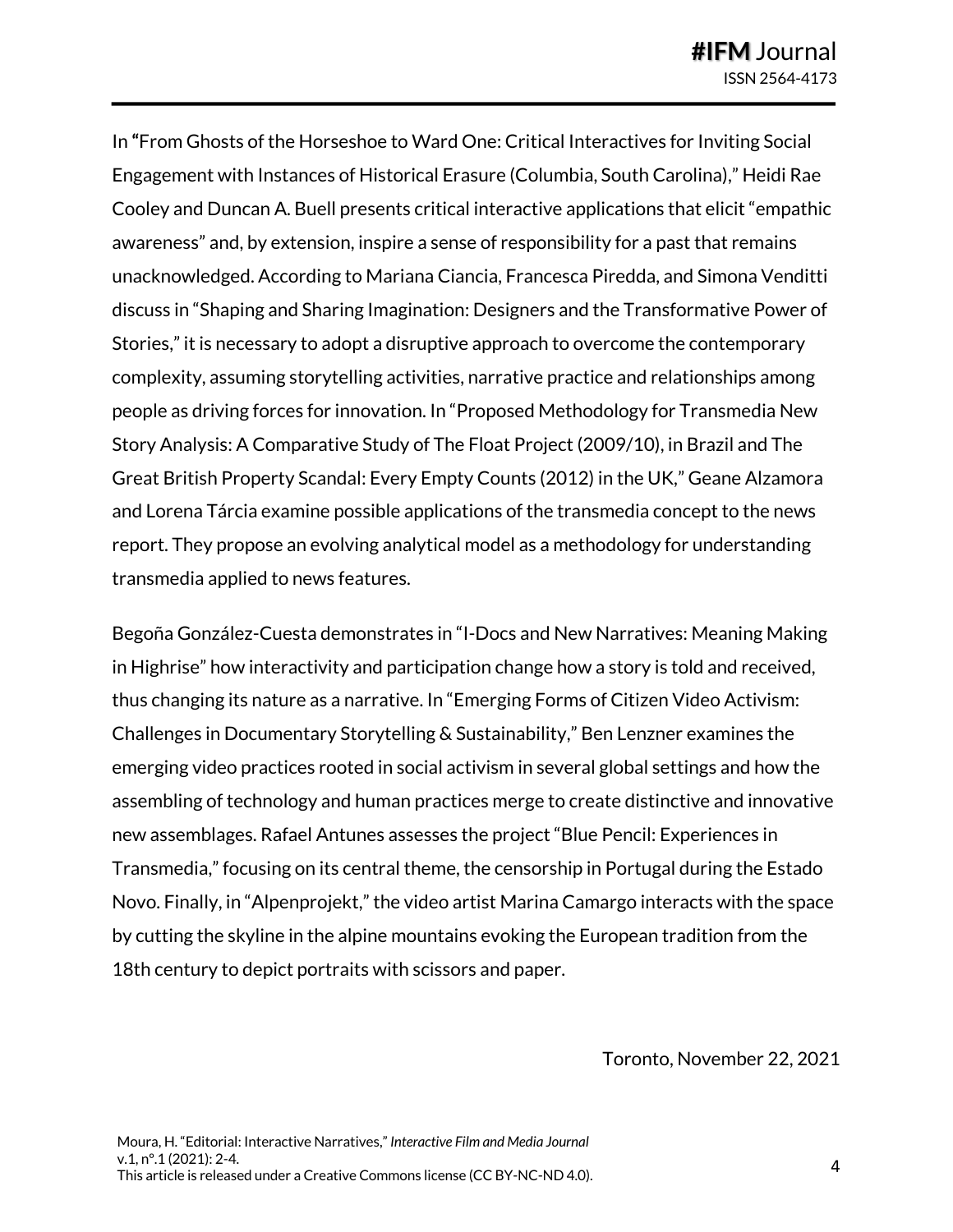### **Shaping and Sharing Imagination**:

designers and the transformative power of stories 2

Mariana Ciancia, Francesca Piredda, and Simona Venditti

**Abstract:** Changes in business and social environments have led society towards a complex landscape in which the relationship between mainstream media and participatory culture is completely changed, with a consequential blurring of boundaries between public and virtual space. As audience media habits are changing, a digital vision of reality is rising, and engagement parties are evolving. Consequently, there is the need for a new design methodology based on different skills working together. It is then necessary to adopt a disruptive approach to overcome the contemporary complexity, assuming storytelling activities, narrative practice and relationships among people as driving force for innovation. The paper describes the cases of *Imagine Milan* (2009-2012) and *Plug Social TV* (2013 ongoing), in which we tested listening and expressive tools and communication strategies to activate a dialogue among communities. On the one hand, there is the aim of experiencing audiovisual languages through different narrative formats. On the other hand, we explored the use of stories in a collaborative process, spreading the narrative worlds across different channels. The aim of this paper is to describe our design approach, merging together tools and skillsfrom different areas: communication design strategies as participative methods are linked to codesign actions; branding strategies, coming from the advertising field, as tools for identity development; audiovisual language considered as a cultural interface for

<sup>2.</sup> Article first published by #IFM2014 Conference: Moura, Hudson *et al*. (eds.). *Interactive Narratives, New Media & Social Engagement International Conference Proceedings.* Reprinted with Author's Permission.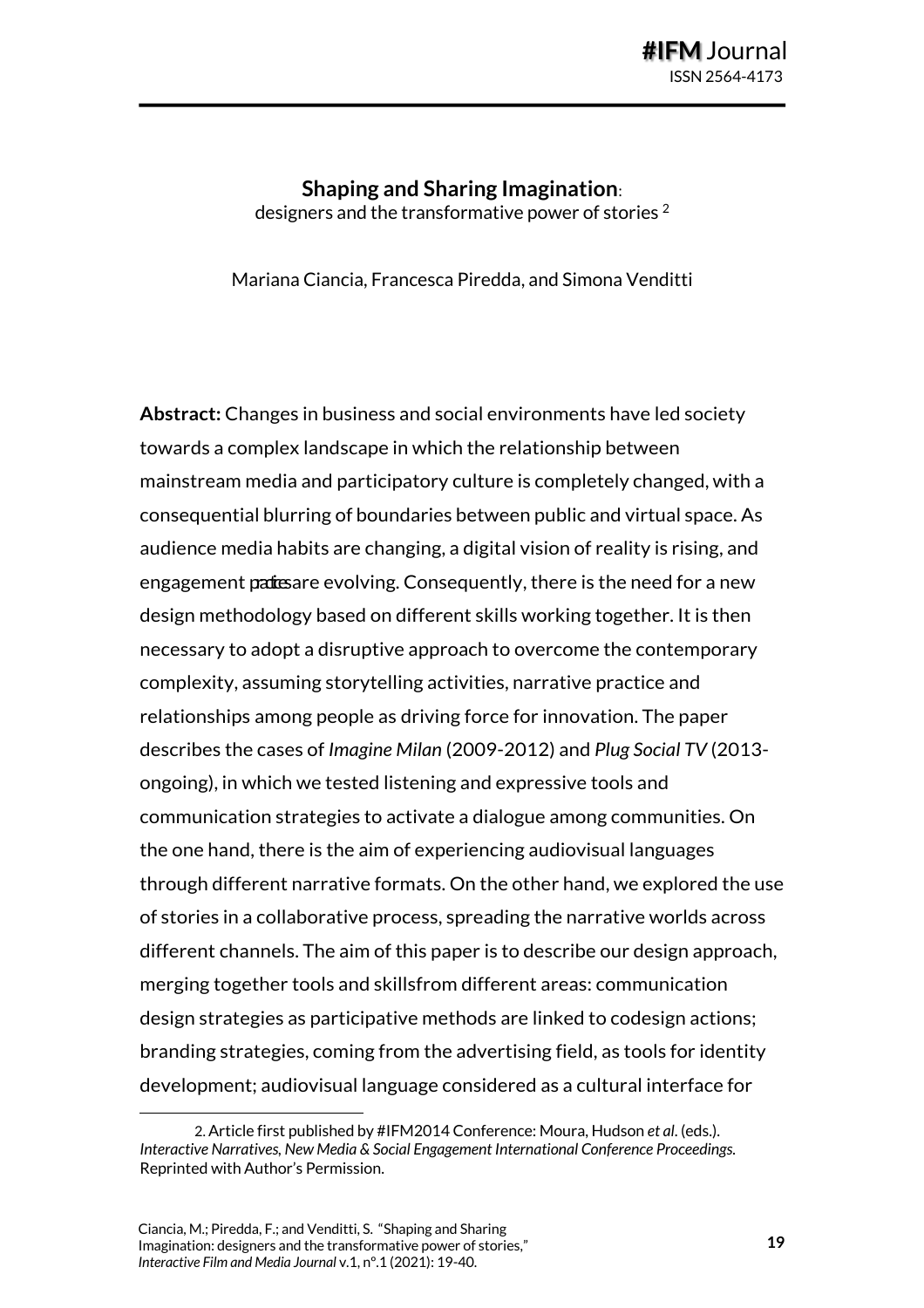listening to reality; transmedia practice as a cultural paradigm able to involve the audience into meaning-making processes; ultimately, social media advocacy is used to build relationships between virtual and real communities.

#### **Introduction**

The contemporary *mediascape* (Appadurai, 1990) is witnessing the emergence ofphenomena that foster the sharing of meaning-making processes between producers and audiences, shaping society and influencing media habits. Due to the evolution of social interconnections through digital technologies, with a consequential blurring of boundaries between public and virtual space,it is necessary to encourage processes of mutual understanding among widespread communities of interest and practice, in order "to spark the imagination of many" (RebootStories, 2014).

Nowadays, communicative environments surround us, and we can experience the breakage of the "fourth wall," the metaphorical barrier between the audience and the action that unfolds on stage (or on screen), keeping reality separate from the fictional world. This dramatic convention allows the viewers toenjoy those narrative universes even though they don't correspond to reality's logic (*suspension of disbelief*). A disruption of the fourth wall used to allow the audience to develop metafiction reflections in the theatrical and cinematographic fields has become one of the key features of multichannel phenomena: cross-media and transmedia systems break the fourth wall to make the audience enter the stage and take an active role in the story.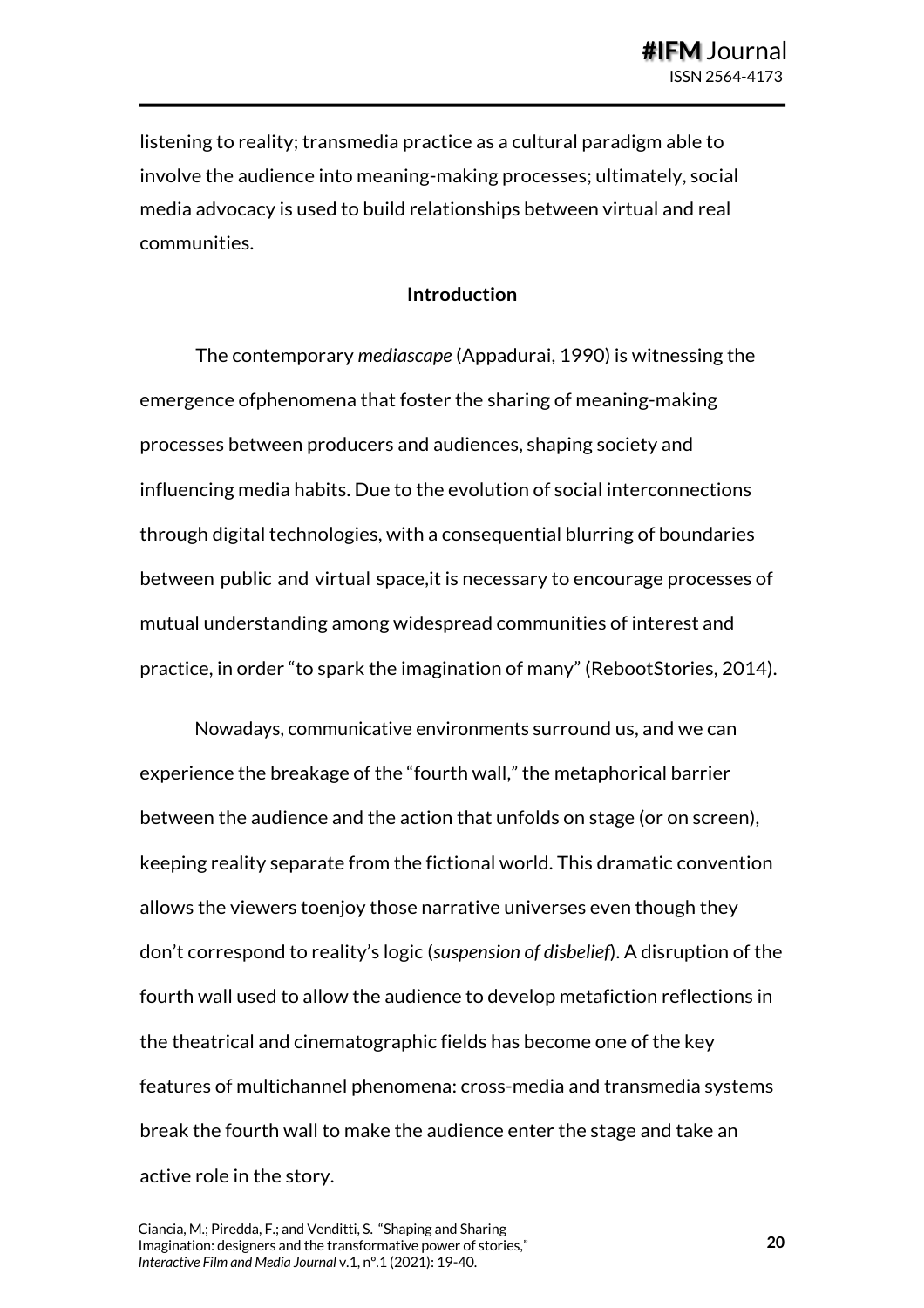Therefore, we have been witnessing a paradigm shift toward a *networked culture* (Jenkins, Ford and Green, 2013) in which media and languages that have broken their historical isolation allow more dynamic use of stories.

This context is making audiences more and more knowledgeable as well as eager for information, which is spread across severaldevices and channels. Thanks also to technological innovation, which has become an important feature for how we envisage our future, people are putting together different messages, which stem from everyday life, in order to shape the collective imagination.

In this scenario, people are dealing with an interconnected social sphere in which they are "no longer dependent upon the particular forms of dialogue to which we have grown accustomed, and new forms will have to be developed" (Burnett, 2011). More than ever, the audience now has become aware of itskey role in the contemporary mediascape bothas consumer and producer. Paul Saffo (2010, 25-26) refers to members of the audience as creators, "[...] ordinary, anonymous individuals with a new role in this economy.[...] an economic actor who in one and thesame act both creates and consumes." As a development in the communication field, the conveying of stories across multiple media and the spreading of engagement practicesare leading to a scenario in which "consumption becomes production; reading becomes writing; spectator culture becomes participatory culture" (Jenkins, 2006a, 60).

**21**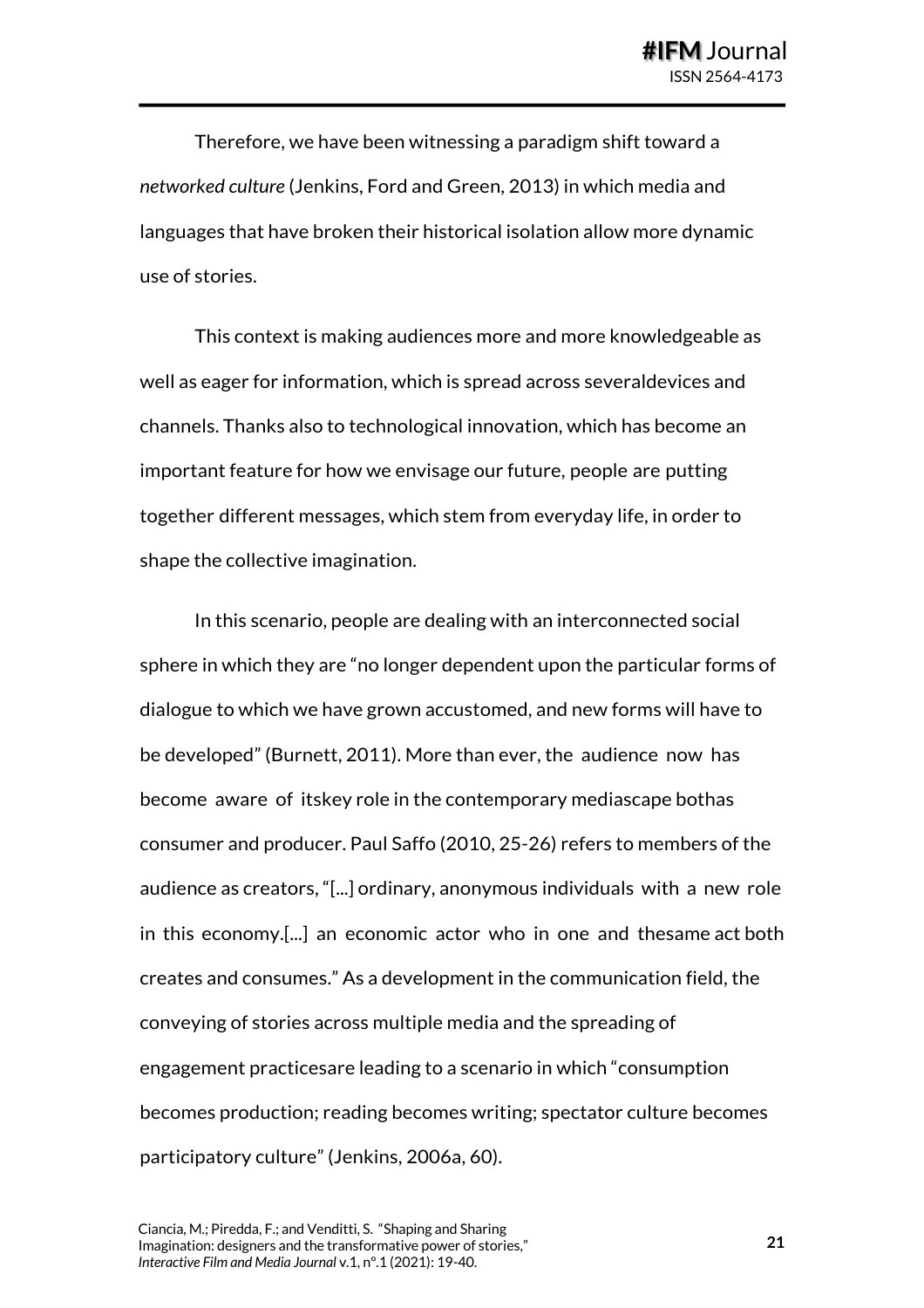These groups of people not only make use of static content but also take possessionand transform information through the negotiation of meanings. The main consequence of this is the spread of new content and the activation of new knowledge: "Content does not remain in fixed borders, but rather it circulates in unpredicted and often unpredictable directions, not the product of top-down design but rather of a multitude of local decisions made by autonomous agents negotiating their way through diverse cultural spaces" (Jenkins,Li, Krauskopf, and Green, 2008, 42).

Within the design community (both researchers and practitioners), the topic of storytelling in the realm of social innovation represents a hot debate: the DESIS Philosophy Talks (www.desis-philosophytalks.org), an initiative aimed at enhancing the dialogue between practice and theory, between design and philosophy, is dedicating a series of seminars to this topic and a publication collecting those reflections isforthcoming. The main questions raised are about making the best use of storytelling within the context of design for social innovation: can storytelling lead to the construction ofa higher quality public domain? How can we exclude a manipulative character in the way we make use of storytelling? How can we, as designers, tell the stories from the margins of the mainstream of society and help its potentialities to be fully expressed? Now morethan ever, we believe that communication designers have a key role in leading the linking of actions and relationships, able to support the audiences in the creation of new content and knowledge and in the construction of meanings through

**22**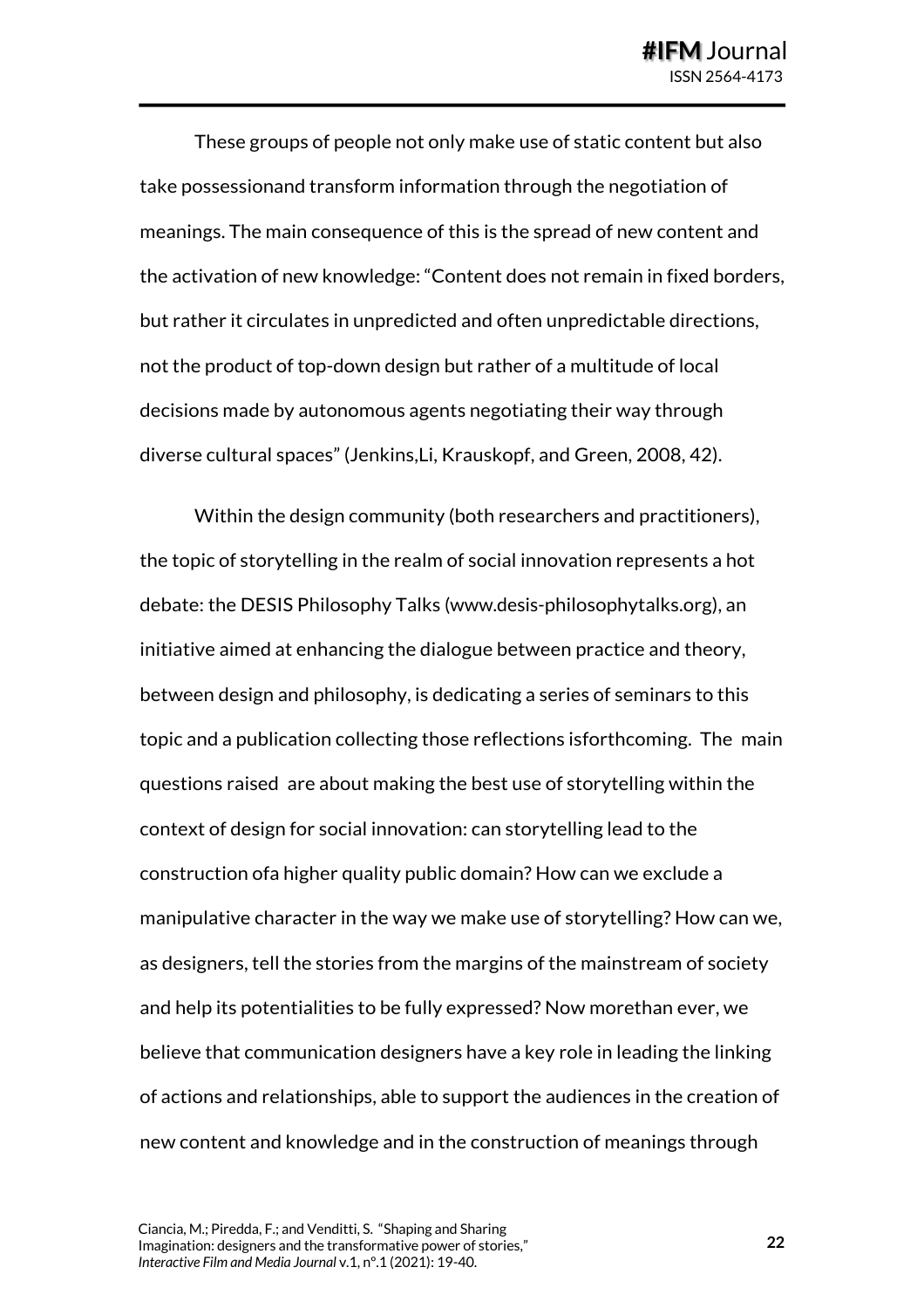the practice of storytelling.

#### **The transformative power of stories**

Since the dawn of mankind, stories have allowed people to build and share the meaning of their common experiences, to communicate and to structure the surrounding reality. Nowadays, the way the audience can tell stories is changing thanks to developments in technology and media, so the transformative power of stories in shaping and sharing the imagination of many can be as powerful as possible.

Evolution and remediation (Bolter andGrusin, 1999) are creating new possibilities in media consumption, allowing the audience to experience new forms of storytelling and languages, modifying the relationship between mainstream media (top-down) and participatory culture (bottom-up or grassroots). The main consequence is the spread of communication environments characterized bystory worlds in which the collaboration of producers and audience is leading to a "social construction of reality" (Berger and Luckman, 1966). In this reality, the circulation of stories and narratives through several channels and devices is engaging more people than ever, affecting the audience's identity, aesthetics and behaviour (Ryan and Thon, 2014). In accordance with Ahmad and Thompson (2009, 1), we think of "storytelling as a means to sharingknowledge, building trust, and cultivating identity": we believe in stories as agency for change.

#### According to Davenport,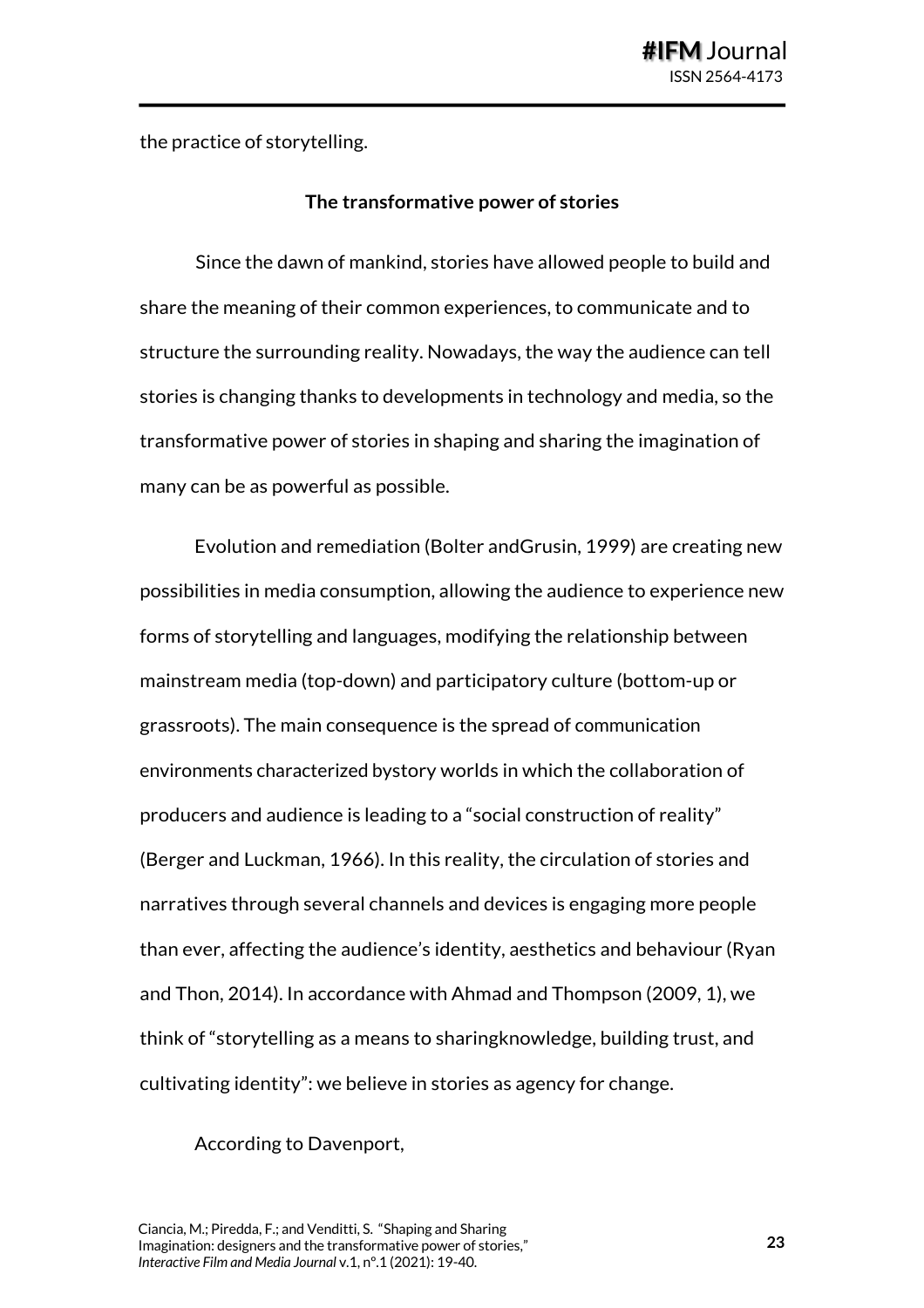Storytelling relies on the combinedhuman strengths of memory, imagination, and communication. Theforms and methodologies of storytelling allow us to sift through and make sense of happenings in our own lives and in the lives of others. Whetherdrawn from representations of reality or shaped as fantasy worlds, stories tap into and represent the collective psyche of our culture. For the human being, story-making and story-listening are both a pleasure and a privilege. (2005, 2)

Designers have a double role: as *storylisteners,* they collect potential stories from testimonials and repertoires; as*storytellers* they organize information into an experience by providing a point of view. Each designer, of course, has his particular background, works in a particular context and brings his particular culture. He should look at stories that are on the margins of the mainstream, bringing them to take part in the social discourse. Design is an intrinsically future-oriented practice (Koskinen, Zimmerman, Binder, Redström, Wensveen, 2011) as it has the role to move from the existing situation toa preferred one (Simon, 1969). Thanks to digital technologies that have enabled new ways of communicating and building relationshipsamong people, memories and willingness, design could claim the role of a "futural epistemology" (Willis, 2013) based on innovative dynamics of storytelling: real-time versus past time versus future foresight. Storiesthrough time have always unlocked the potential to create communities of shared interests, aggregate common beliefs, and explore contexts and places. Stories have allowed us to travel both back in time and in the future. By creating a story with all its components (actors, context, plot, script, etc.), we can envision how things are or the way things could be and allow others to take part in our own vision.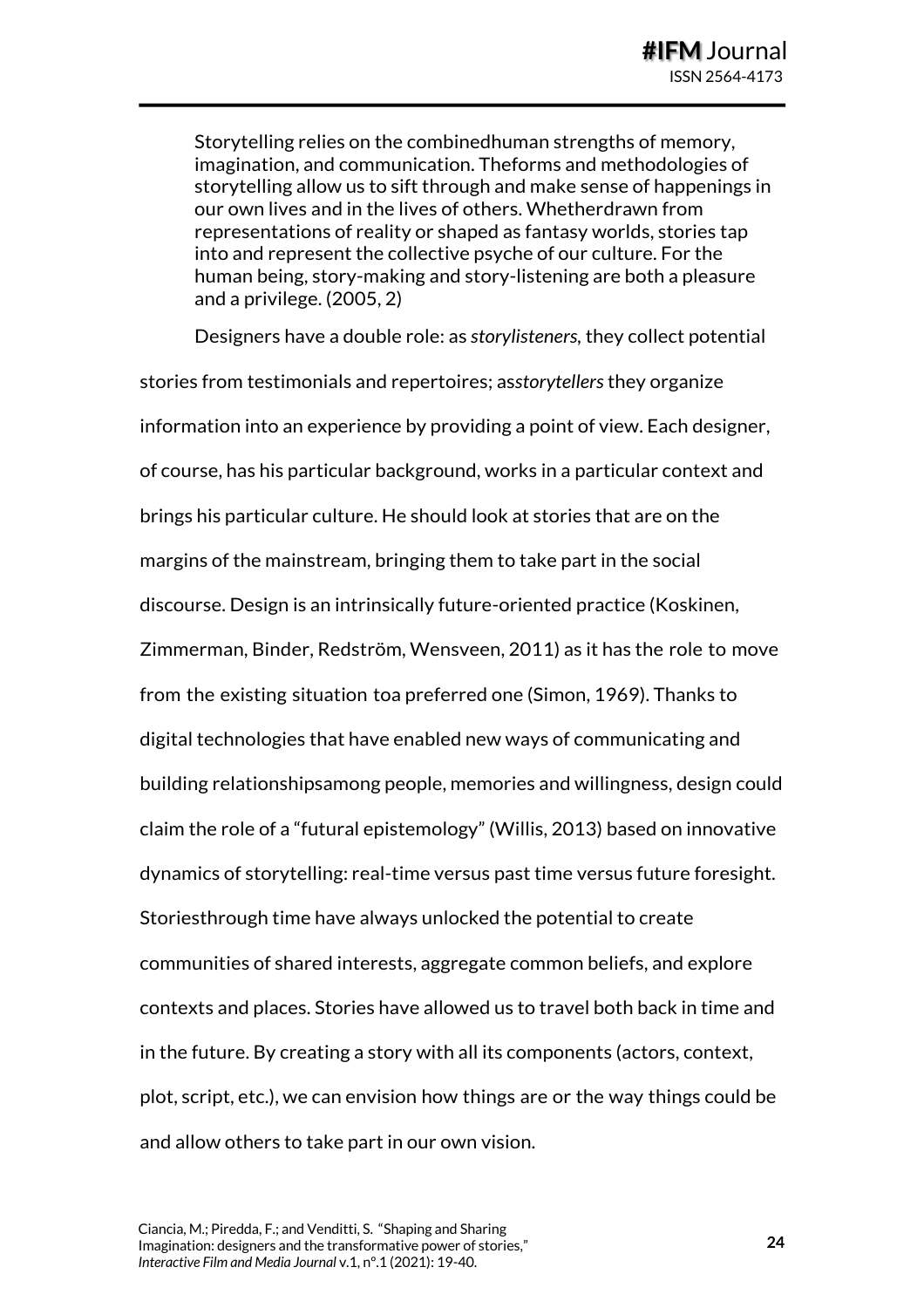Designers take charge of the role of configuring forecasts, making them actuallyarguable and ready to be put into practice. To prefigure brand new facts, making them visibleand highly imaginative at the same time, means to translate them into project proposals. To shape possible worlds is essential in order to manifest them and trigger imagination: it is a process of continuous interaction between images and their manifold interpretations that starts off a dialogue among stakeholders within the collaboration process. Only imagination can activate new knowledge.On the one hand, then, imagery as a catalogue and as a cultural and trans-cultural archive of themes, figures and common habits feeds scenarios and future insights; on the other hand, scenarios regenerate imagery, orient the design culture and configure its dynamic character and its transformative power (Piredda, 2008).

As tools that designers have to collaborate with communities and among peers toestablish pathways of change, stories set a common ground for discussion, engage and move people. They allow people to make tangible the way they experience the world. The more designers represent ideas and proposals as rough and kaleidoscopic, the more they invite people to use their own imaginationin order to position themselves and to plot their own way to action.

We have put into effect the idea of storytelling as a *social experience* (Bernardo,2014) since 2009, involving young designers (students) of the School of Design (Politecnicodi Milano) and citizens of the Milan city area.

**25**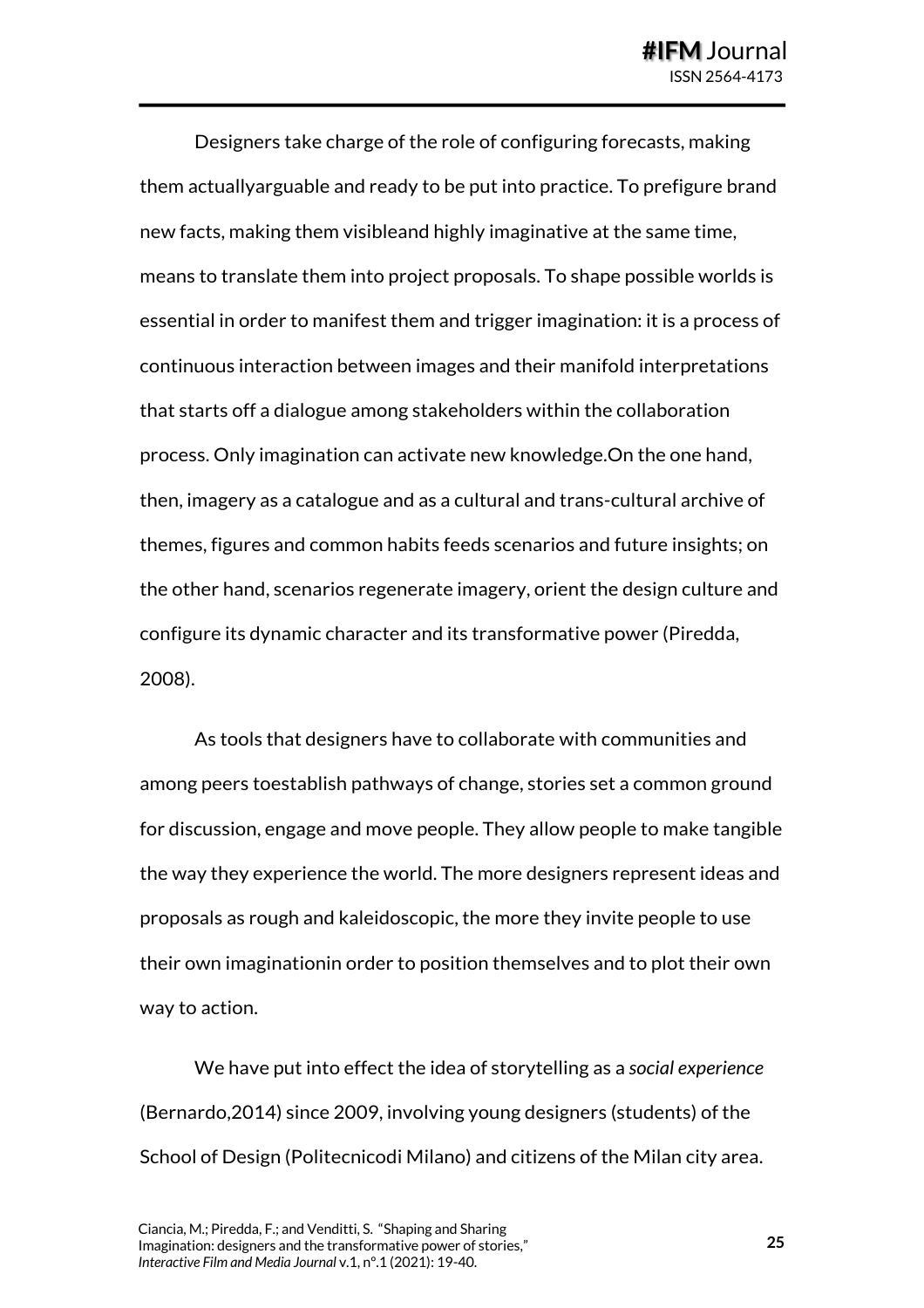Below we are presenting the cases of *Imagine Milan* (2009-2012) and *Plug Social TV* (2013-ongoing). The main idea is, on the one hand, to experiment with the power of audiovisual storytelling (languages, genres and formats) as tools for *shaping imagination*; on the other hand, to dive into the potentialities of transmedia systems, investigating the use of stories in a collaborative process, spreading the narrative worlds across different channels and *sharing imagination*. We have been designing "experiences that are socially inclusive and whichhave the power to bring people together through common interests and goals" (Bernardo, 2014, 116-17).

#### **Shaping imagination:** *Imagine Milan*

*[youtube.com/user/imagislab,facebook.com/imagislabpolimi]*

*Imagine Milan* is an educational and research project started in 2009, which involves professors, researchers and students at theSchool of Design of Politecnico di Milano. The aim of this research is to experience audiovisual formats to promote dialogue and socialinnovation, focusing on the potentialities of audiovisual storytelling and its tools.

The experience so far conducted was located in different areas of the city of Milan, having ten groups of young designers exploring one neighbourhood each, meeting people and places. Over the years, we have been dealing with different topics (from sustainable mobility to social issues) and areas obtaining a kaleidoscopic portrait of the city as it is and envisioning how it could be if some good practices would become leaders of a sustainable transformation. *Imagine Milan* represents an experiment of the contribution thatcommunication design can give to the dialogue about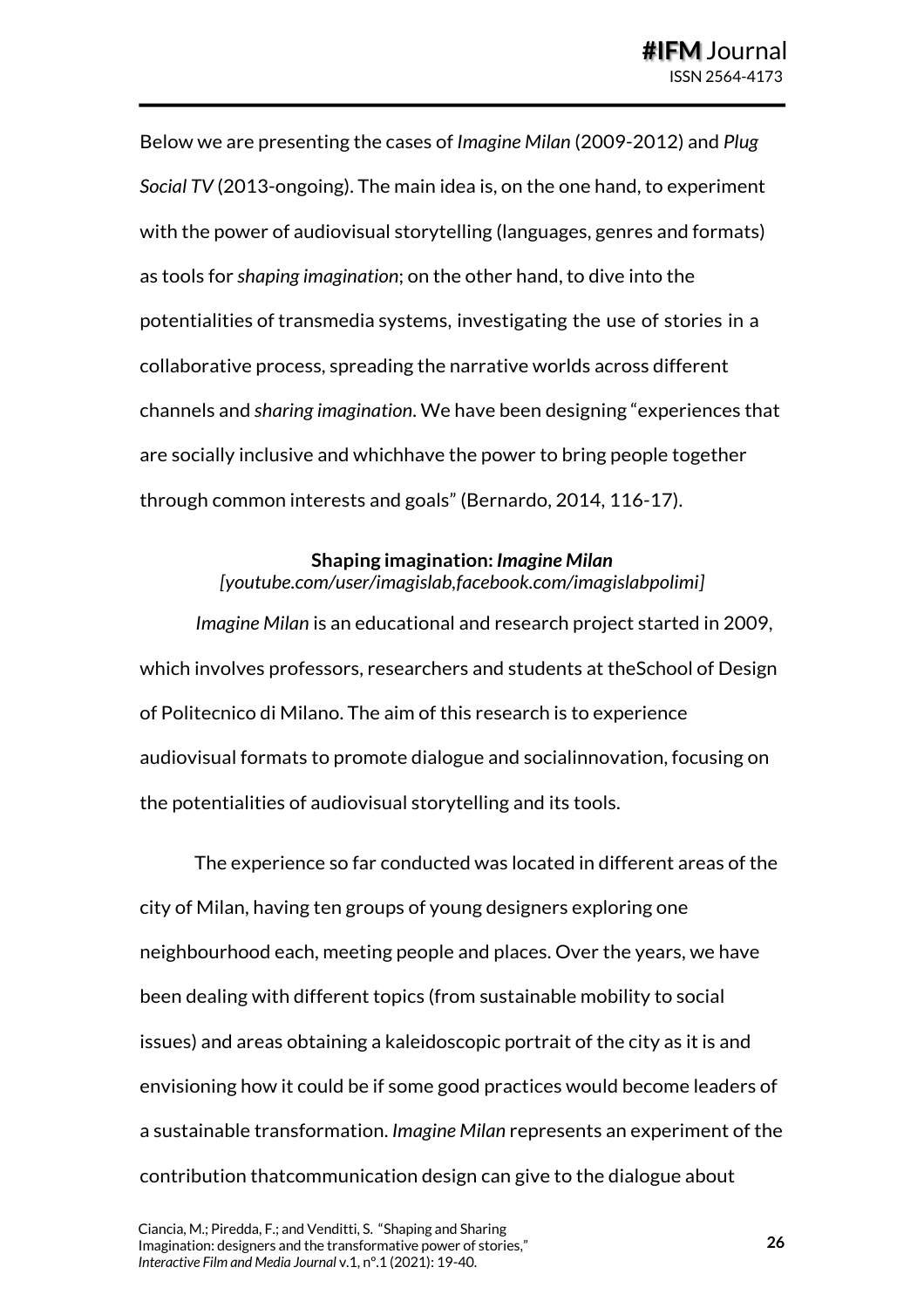possible worlds and sustainable innovation. In particular, audiovisual formats are proving to be complex artifacts both as expressive languages and, from the production processes point of view, as products, which can trigger networks of expertise and knowledge towards representation and mediation.

The first phase—*Listening—*has the aimof exploring the urban area. Young designers collected and documented case studies and best practices through video interviews with citizens, city users, associations, craftsmen and companies; through editing historical and contemporary iconographic repertoires, useful to reconstruct the memory and social imagery of the place. The output of this phase is the miniDOC: a brief audiovisual format (fiveminutes) able to tell the most important aspects emerging from the previous research and analysis work.

The second phase—*Envisioning—*provides an epistemological and aesthetic contribution to envisioning a sustainable future. Output is the Scenario that visualizes and enacts abstract concepts for activating negotiation tables and conversations among stakeholders. In fact, researchers, young designers and stakeholders were involved in public presentations and workshops at the Urban Center in Milan for discussing topicsand pathways of collaboration towards possible solutions.

The third phase—*Promoting—*promotesa sustainable city life, its values and benefits through a typical advertising output: a short audiovisual format—advertising/commercials—(thirty seconds). The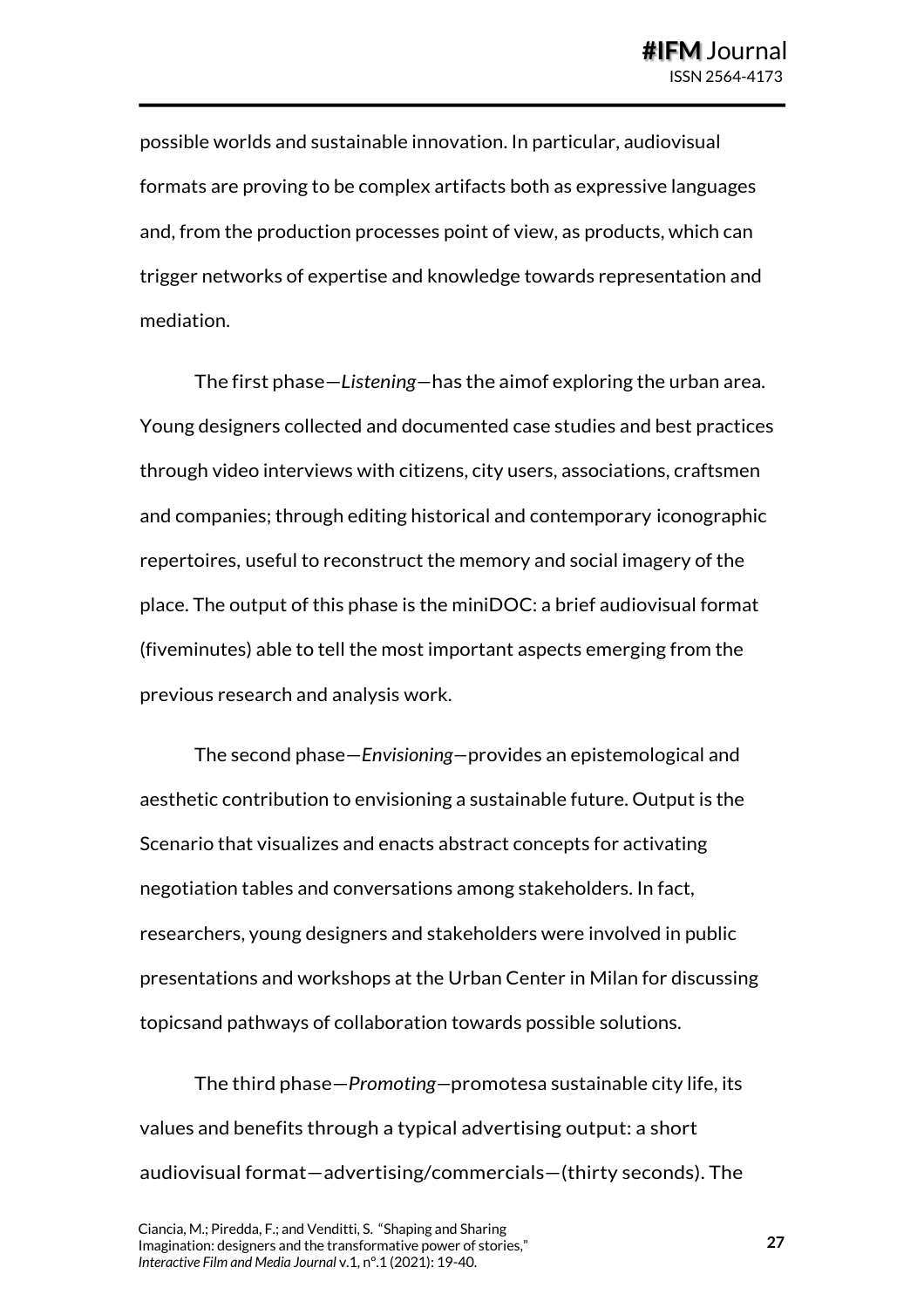promos were distributed on urban screens (outdoor, on metro and buses), online (YouTube),podcasting and broadcasting on local television channels.

The communicative effectiveness of the videos, designed and produced for *ImagineMilan*, works on the synergy among different formats and genres. Each of them is consistent with specific strategic goals.

By acquiring and recombining this catalogue of images, values and lifestyles, design is able to define expectations and needs andto orient the individual choices. Audiovisualgenres, as realistic and fantastic registers of representation, refer to the "archaic universeof doubles" (Morin, 1982): they contribute to an accurate portrait of reality or to a fictional construction of the world, according to an epistemological model of sensemaking, whichhas its own technical, aesthetic and linguistic tools for translating and making knowledge explicit.

We should, then, go beyond the use of video as a mirror of the community itself that provides testimonials: we should translate its imagery into a powerful and effective narrativeworld that comes from the local but claims tofit into a mainstream (White, 2003).

#### **Sharing imagination:** *Plug Social TV [www.facebook.com/plugsocialtv]*

The project *Plug Social TV* started with the purpose of integrating audiovisual tools, practices and artifacts in a participatory communication system, using new media and narratives as parts of a transmedia strategy for identity building and community engagement, considering stories as the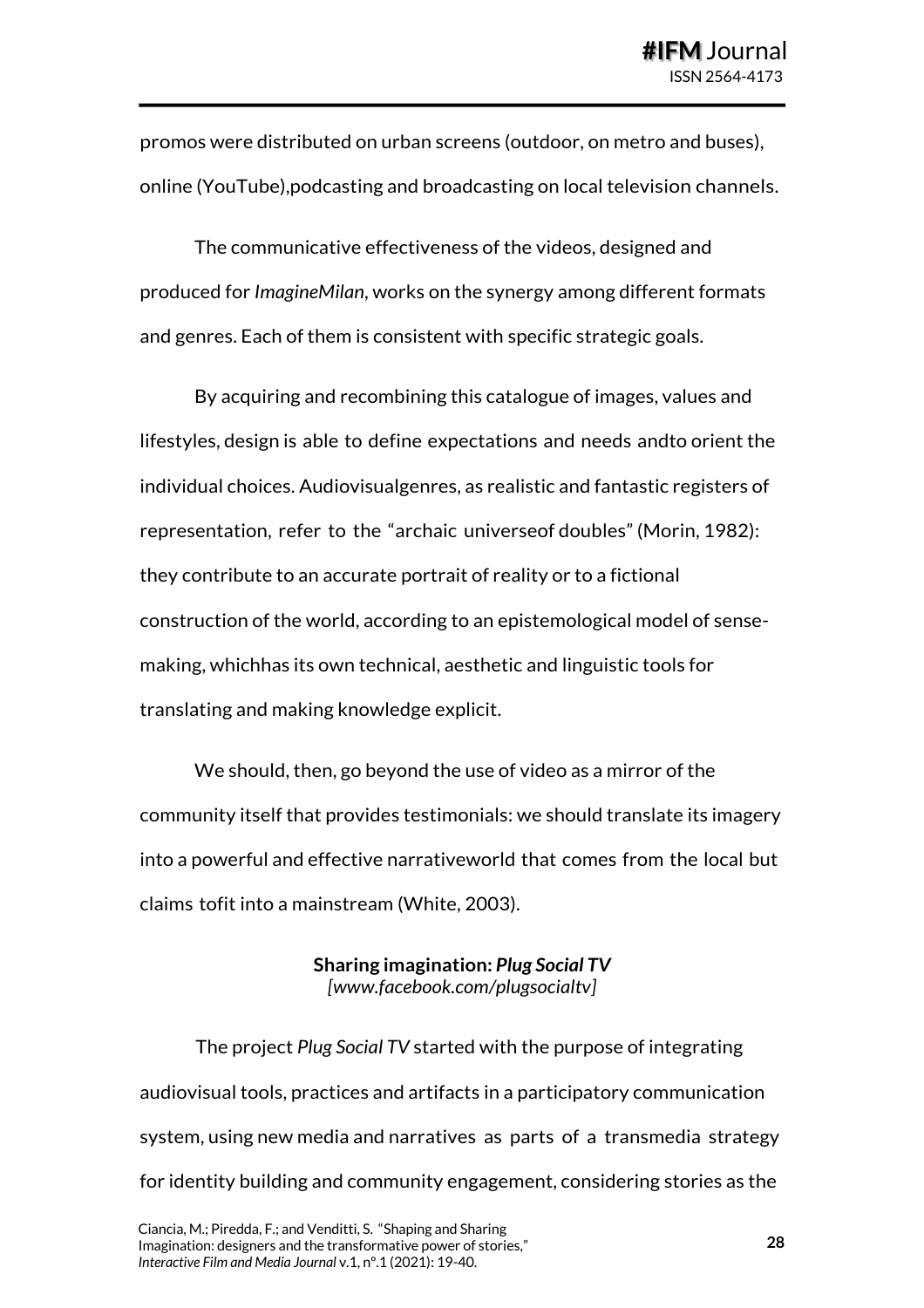driving force to support and amplify active communities' initiatives.

*Plug Social TV* is the result of a participatory design process in which citizens and students work collaboratively to tell different stories of the same neighbourhood, located in a suburban area of the city of Milan.

We considered the urban context as a general topic, focusing on people's needs in order to build more liveable neighbourhoods. The project's participants were students at the School of Design of Politecnico di Milano and groups of people of a local community, as wellas citizens' associations and other local actors, which were involved in participatory activities and workshops. Considering thewhole process, we worked with about fifty students and thirty members of the local community.

Nine teams of students and citizens worked on the definition of different story universes (plots, characters, locations, actions). These were conceived during the first phase of exploration of the local context and analysis ofits inhabitants' perception; then, the narrative universes were further developed in workshops and collaborative in field activities, set up by the students themselves and amplified by the transmedial world (contests, games, events, exhibitions, etc.). Each story universe was then reelaborated and rearranged in order to create episodes for a web series, which represents the centre of the expanded experience.

Using a transmedia system, we were able to integrate audiovisual storytelling with user engagement through Social Networks, including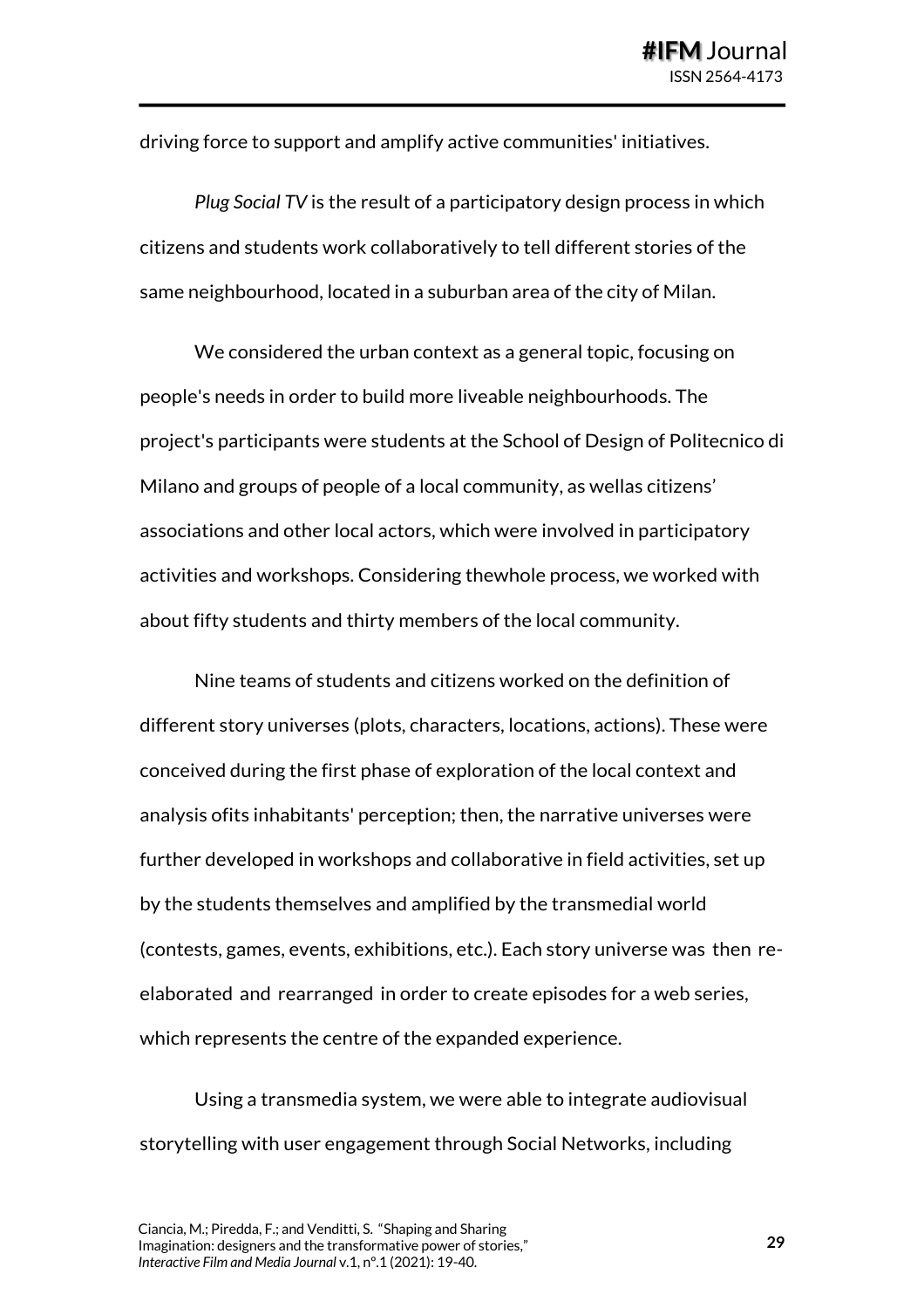partnerships with local actors andretailers, in order to create a story world, which is both product and creator of community identity.

In this context, Social Media have "the potential to transform the methods of dialoguing, decision-making, information sharing, and relationship building in the community building[process]" (Lachapelle, 2011, 2). This potentiality is bound to the effective participation of citizens in the discussion: "social media platforms enable organizations to connect with people, share intimate stories, create conversations [...] and build everexpandingcommunities of people who share common interests" (Geneske, 2014). Therefore, the more people are effectively joined by common interests, the more they are actively participating in the discussion: we are dealing with a reiterative process in which technology does not create participation, but it is able to supportand amplify what is already present.

As final artifacts of the design process, web series have their own plot, characters andgenre (noir, reality, mystery, talk shows-we can consider them as formats), but they are allconnected to the local identity: there are formats that have real people as main characters and tell stories that are directly connected to their personal experiences; otherformats are more fictional, and it is necessary to have a deeper knowledge of the historical background of the local context, in order to getthe connection between fiction and reality.

The nine-web series are collected on AgSocial TV, a web TV based on a digital channel and social media, which uses Facebook as the main platform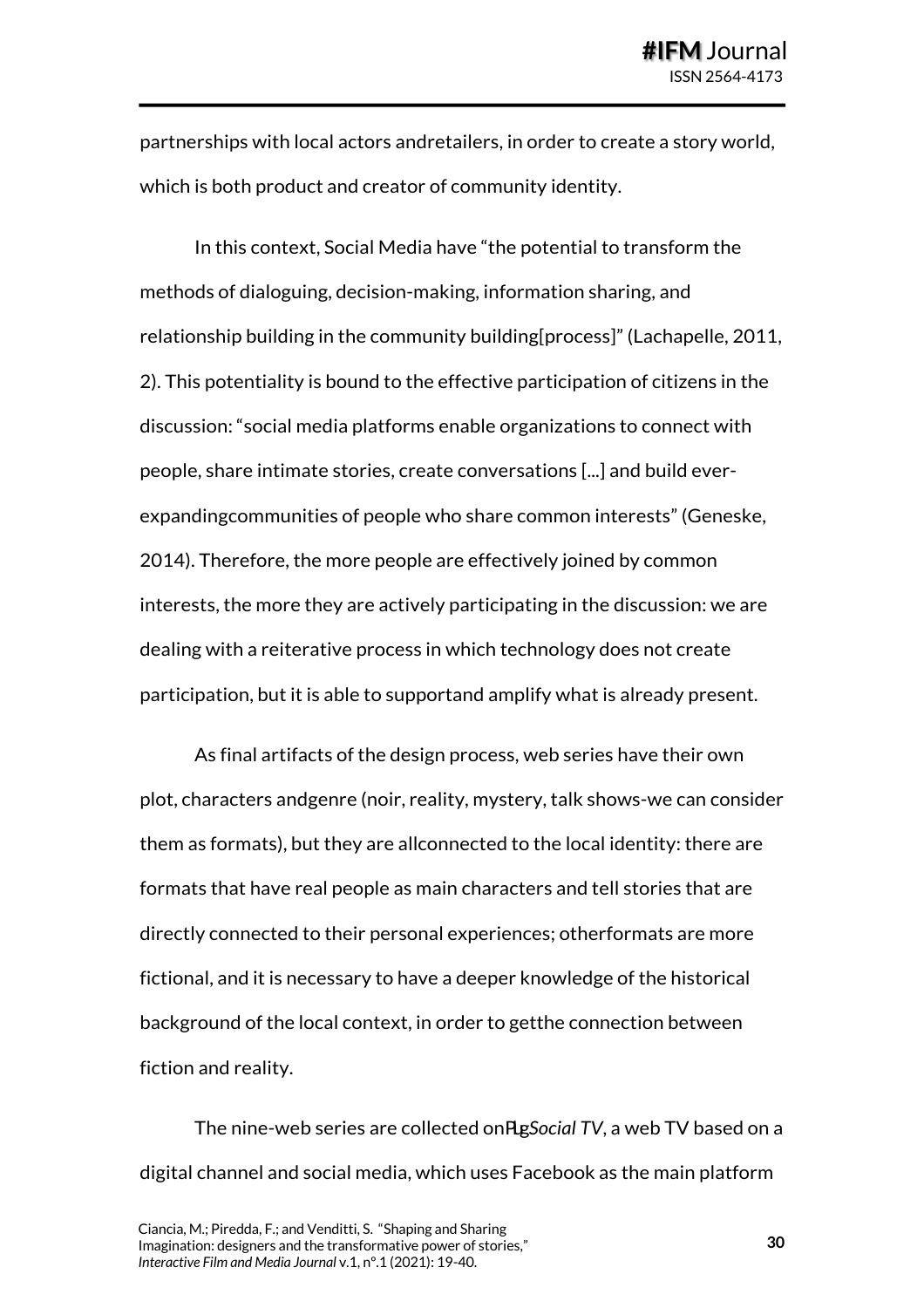for sharing and spreading audiovisual contents and that constitutes a place of dialogue and interaction between students, citizens and the community itself.

The use of social media, specifically Facebook as the main channel, gives usersthe possibility to interact not only with text-based information but also with visual information, audio and video content (Zaglia,2013).

Through this kind of interaction, we are able to get qualitative information about the engagement, along with quantitative datacoming from the insights: in their comments, users highlight the most meaningful matters, giving feedbacks about the social experience of seeing themselves as the main charactersof a common story and sharing it with their personal audiences on social media.

Through the use of narratives, it is possible to highlight issues and opportunities of a community that recognizes itself in the story universe: students and citizens are both characters and producers, storylisteners and storytellers, who work collaboratively to turn into fiction their own personal experiences. Social dialogue among different actors isthen activated by self-recognition processesin which the audience becomes the characterof a story which contributes to build a *mythology of everyday life*: a narrative world that reifies the values of the community and simultaneously sets them as universal.

#### **A summary and a proposal**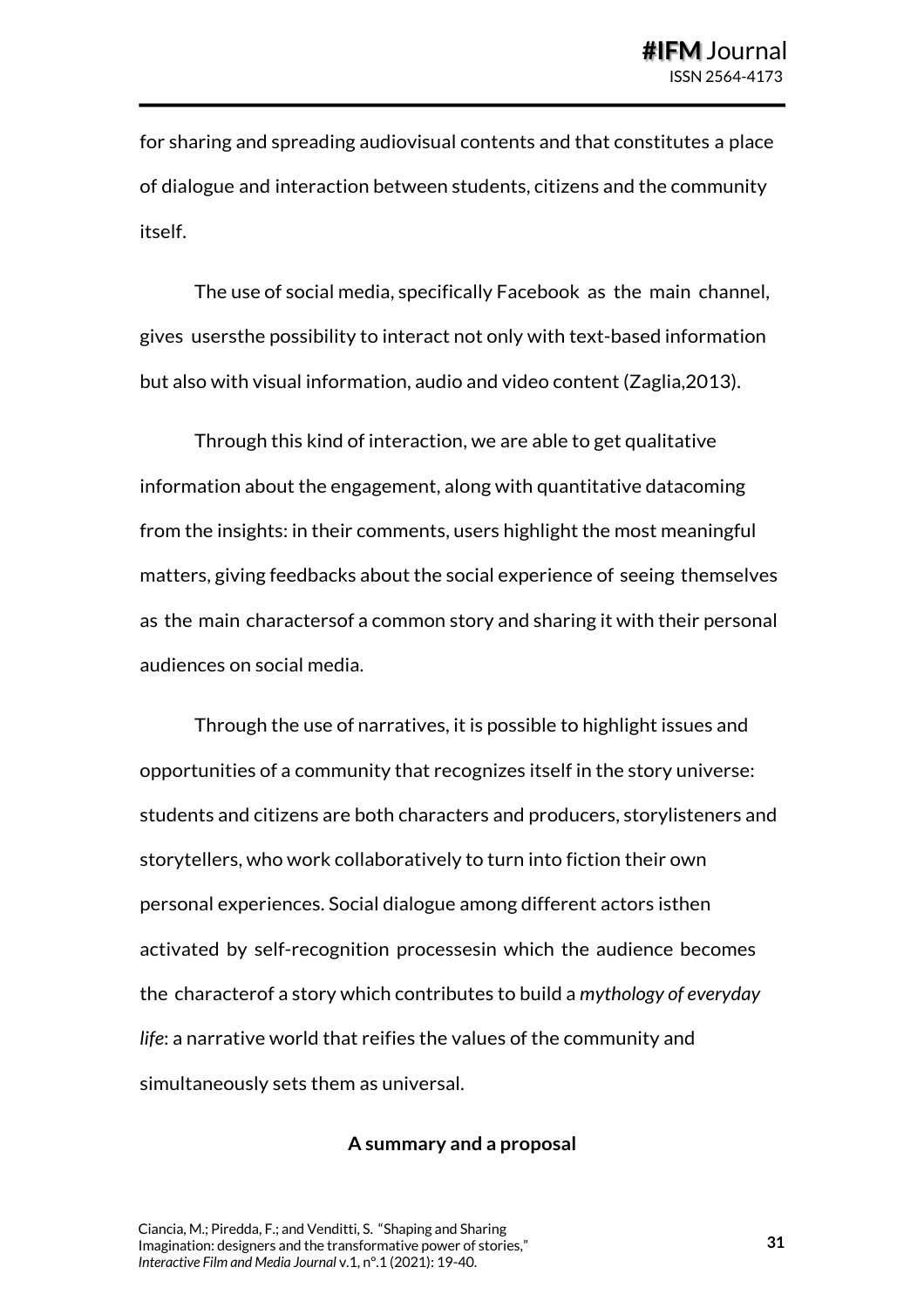We are activating projects at a hyperlocal level,and we are collaborating with local communities with the aim of exploring the potentialitiesof transmedia systems beyond the entertainment industry and mainstream productions. This makes us able to speak directly to local stakeholders and evaluate the impact of transmediapractices in the medium-and-long term. What kind of impact do these practices have from a social point of view? Does engagement bring changes in the community's perceptions and behaviours? Which stories and story-worldswork better to mirror local identity? How can stories lead to changes and transformations? How do narratives interact with t h e everyday life of individuals and communities?

Narrative practices, as collaborative actions between designers and communities, are based on the act of listening. Referring to *Imagine Milan*  project, the audiovisual artifactsfor the *Listening* phase represent the very basic and fundamental act that designers practice in order to collect stories, expectations and wishes from the community as tiny tales from everyday life. They are capable of stimulating social conversation and horizontal feedback loops within the community itself: a self-reflective discourse that is based on visualtranslation and envisioning.

The *Imagine Milan* project has started a process of exploration of tools and audiovisualexpressive forms, able to integrate the culturalhumus and the personal experiences into interpretation paths that are addressing restricted and close communities of users:"Even the most robust visual

**32**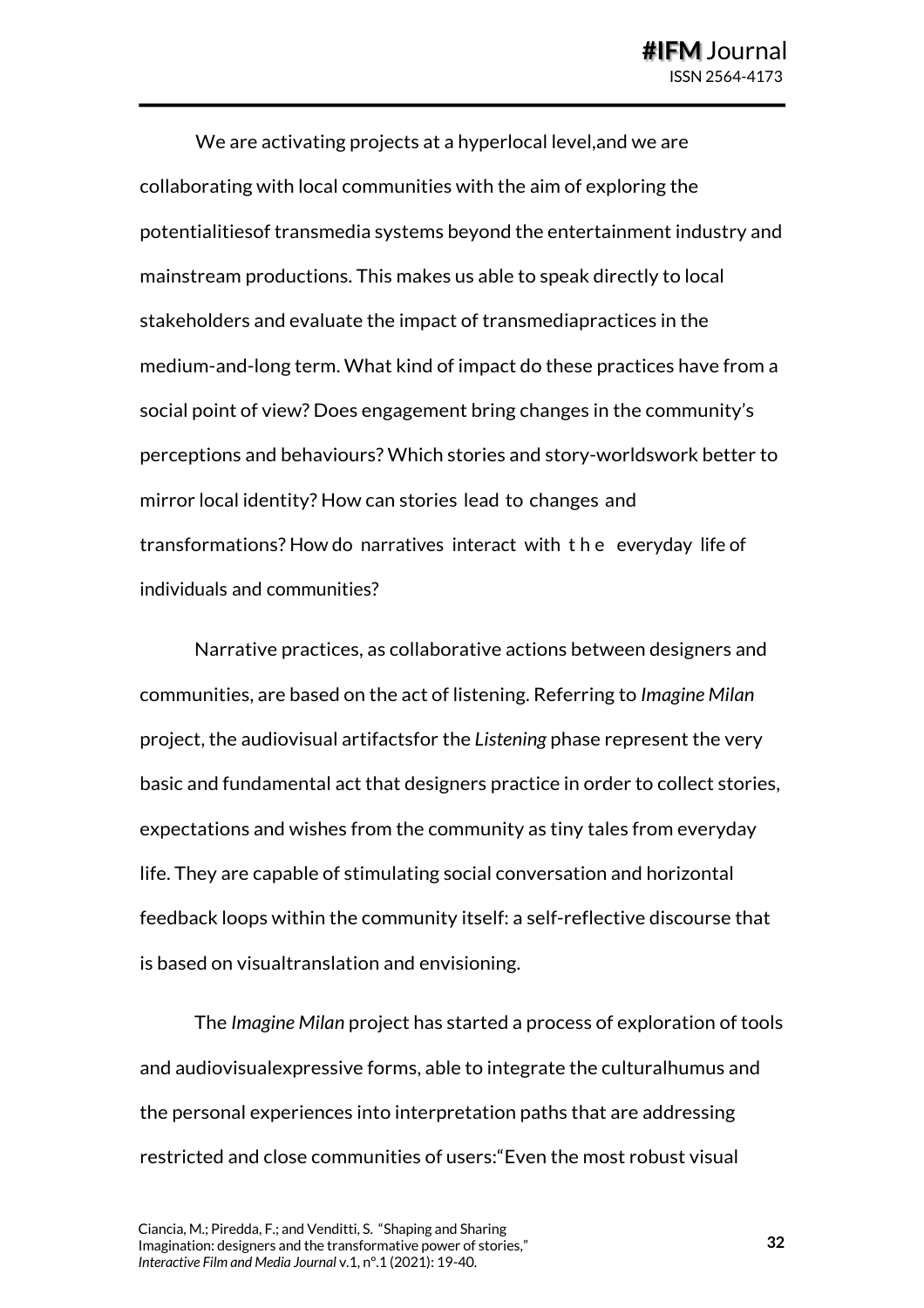language is useless without the ability to engage it in a living context" (Lupton and Cole Phillips, 2008, 10). Hence, communication design can provide an epistemological and aesthetic contribution to envision our future. We are seeking semi-finished artifacts and systemic formats for translating complex insights and tales towards "audiovisual design thinking."

In the case of *Plug Social TV*, web series, as audiovisual products, are addressing the neighbourhood and city institutions as focus targets, but processes and practices that generated those stories can be considered as the most meaningful aspects for people outside the community.

As a cultural activator (Jenkins, 2006b), *Plug Social TV* is able to set up the conditions for people engaged in meaningful experiences; as a transmedia system, we can consider this project as a format made of practices and partnerships whose scalability at a higher level can put together social and economic values.

So, on the one hand, the use of local resources as partnerships, product placement, sponsorships, service providing, stakeholders' engagement, crowdfunding and crowdsourcing initiatives can be considered as a model for managing activities and producing content. In fact, putting the project into practice requires a great productive effort that is possible to face thanks to the collaboration between design students and citizens. On the other hand, this collaboration could lead toa low-quality aesthetical standard of the final result: it is then necessary to support the audiovisual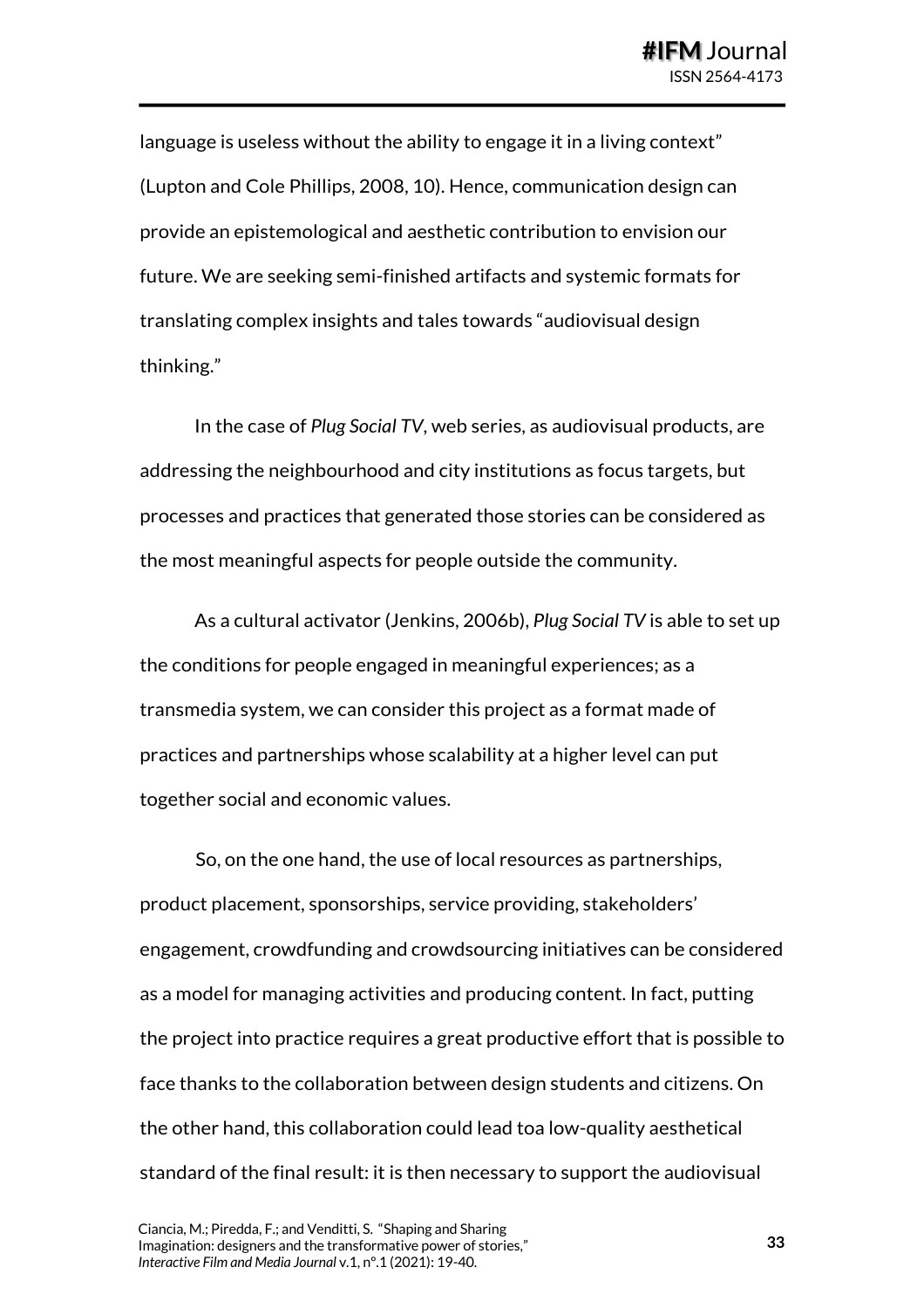product with the documentation of the process, which can communicate and value the social context in which the project takes place. This documentation is intendedas a *meta-tale*, a story within a story, which is itself part of the transmedia system.

Furthermore, we should analyze the points of view through which the narrative world is developed and the perspectives through which people experience this world(Rampazzo Gambarato, 2012, 75). The waythe community understands its role in the narrative world differs from the strategic positioning: how do people relate to that world andits representation? Which fictional and social role do people interpret?

The main consequence is that there are no single disciplines able to comprehend the complex nature of societies (Burnett, 2011): the contemporary mediascape needs new approaches capable of facing changes in media habits.

More than ever, the shift toward the multichannel paradigm is establishing itself in the intersection between digital technologies and new production and distribution processes. In this scenario, the concept of engagement has become the battlefield between mainstream media and participatory culture. Therefore, it is possible to recognize two opposing forces: the corporations that imagine participation as something they can control and the audience that claim the right to participate in the meaning-making processes of culture (Jenkins, 2006b, 169).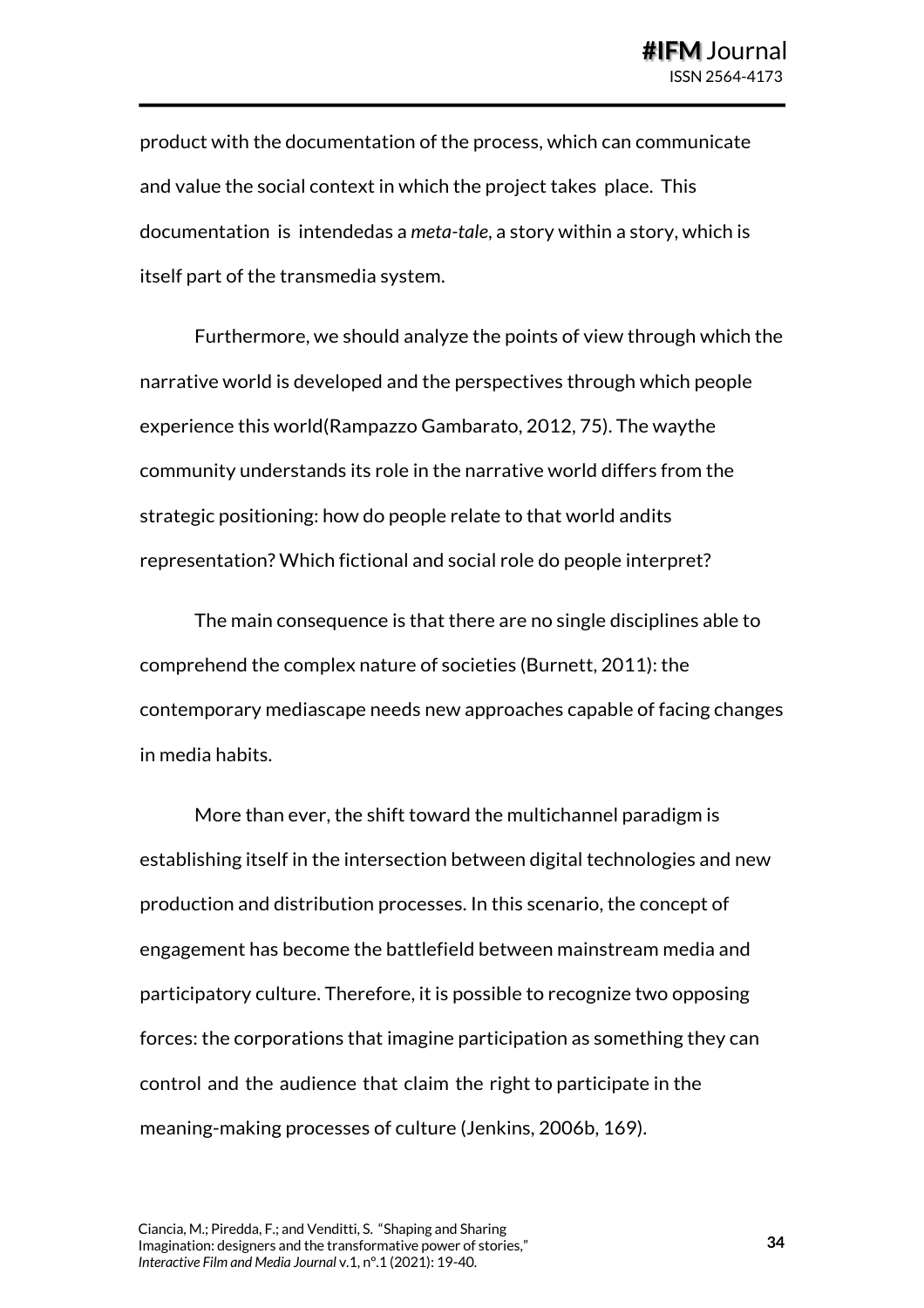Contemporary society finds itself ata very important turning point. On the one hand, there are tools, digital technologies and networks that broaden audience participation; on the other hand, media companies restrain this widespread creativity because they don't knowhow to engage with this new type of audience (Jenkins, 2006b, 138).

Both the *Imagine Milan* and the *Plug Social TV* projects are facing developments related to the audience, technologies and engagement processes within a complex social sphere were "[...] the social and cultural conditions for the creation and communicationof ideas, artifacts, knowledge and information have been transformed" (Burnett, 2011). For this reason, we adopt a disruptive approach, assuming storytelling activities, narrative practices and audience engagement as key elements, fudging the boundaries of four differentfields: Branding and Communication Strategies, Audiovisual Storytelling, Transmedia Practice and Social Media Advocacy.

Both the research experiences were characterized by the use of **Brand andCommunication Strategies**, coming from theadvertising field, as tools for identity development. We take professional roles, skills, responsibilities and tools from marketing and advertising domains, and we use them to analyze the social environment with an action-research approach. We develop in field activities and ask the students to work in teams made of five key roles. The *Project manager* isin charge of the management of the design process, and the project leader has a general strategic overview of the entire project, according to the concept of *director-*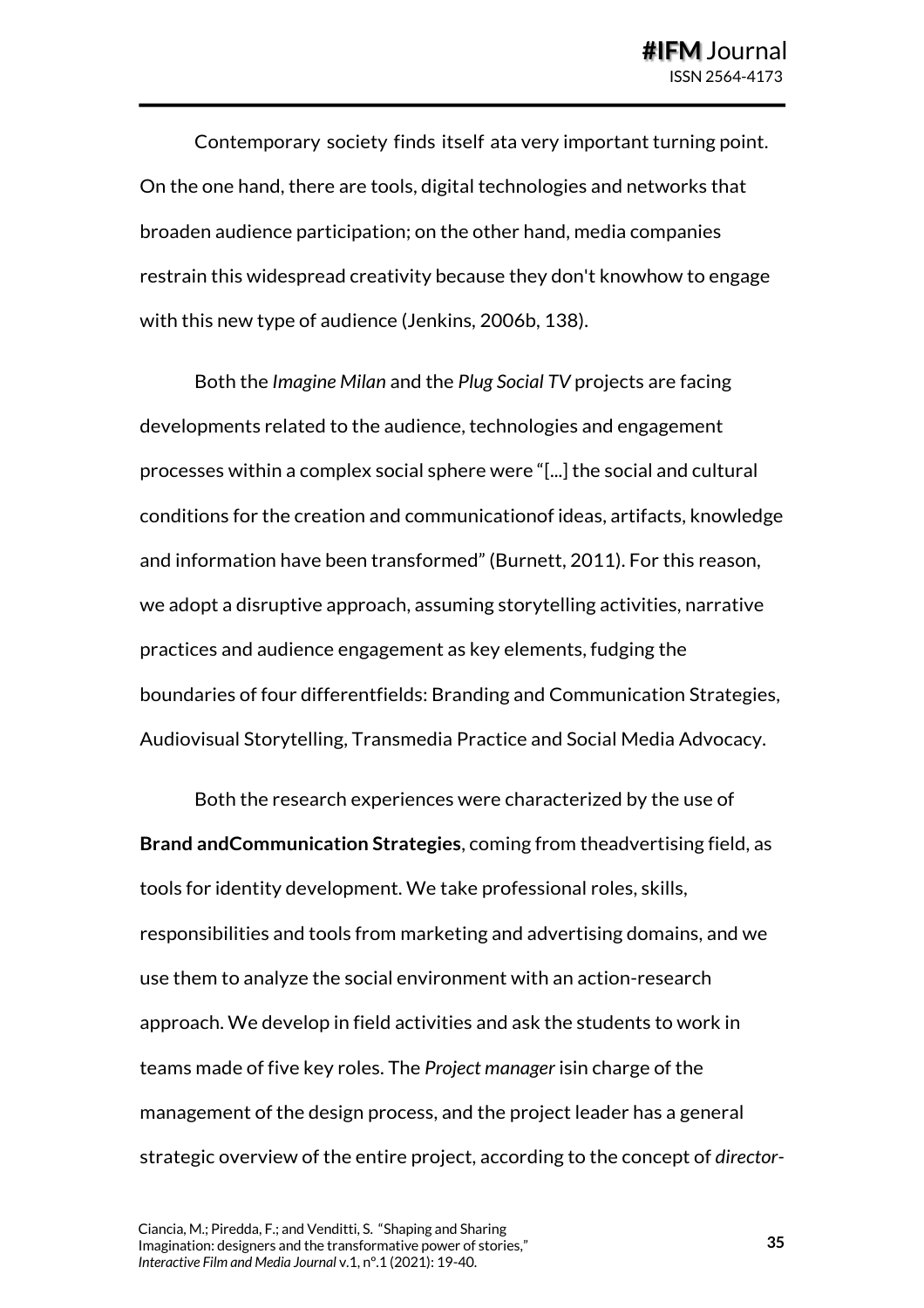*designer* (Anceschi, 2001; Bollini, 2004). The *Creative director* and *content strategist* represent the contemporary creative duo in which the first is the leader of the visual design, and the second isa new kind of copywriter able to shape and deliver content through a multichannel environment. The *movie specialist* uses audio-visual language to create compelling stories and develops empathic relations with the audience.

**Audiovisual** language is considered as a cultural interface (Manovich, 2001) for listening to reality. Thanks to the *Imagine Milan* research project, we explored the use of formatsand media, and we identified three audiovisual outputs that allow designers to observe and tolisten to their surrounding reality, to envision new possible futures, and to promote stories by engaging with the audience in all the different steps of the design process.

Due to the rising number of multi-modal devices and the high number of messages conveyed across media channels, people are facing a lack of mutual understanding. This is why we understand that putting an audiovisualartifact online is not enough, and it is necessary to find forms of communication able to catch the attention of the audience by directly engaging with people. We identified **Transmedia Practice** (Dena, 2009) as a possible approachable to support the construction of a human landscape, allowing audiences to access content in a different way, and leading meaning-making towards becoming a collaborative and participatory process (Bakioğlu 2009, 319). Within *Plug Social TV* experience, transmedia

**36**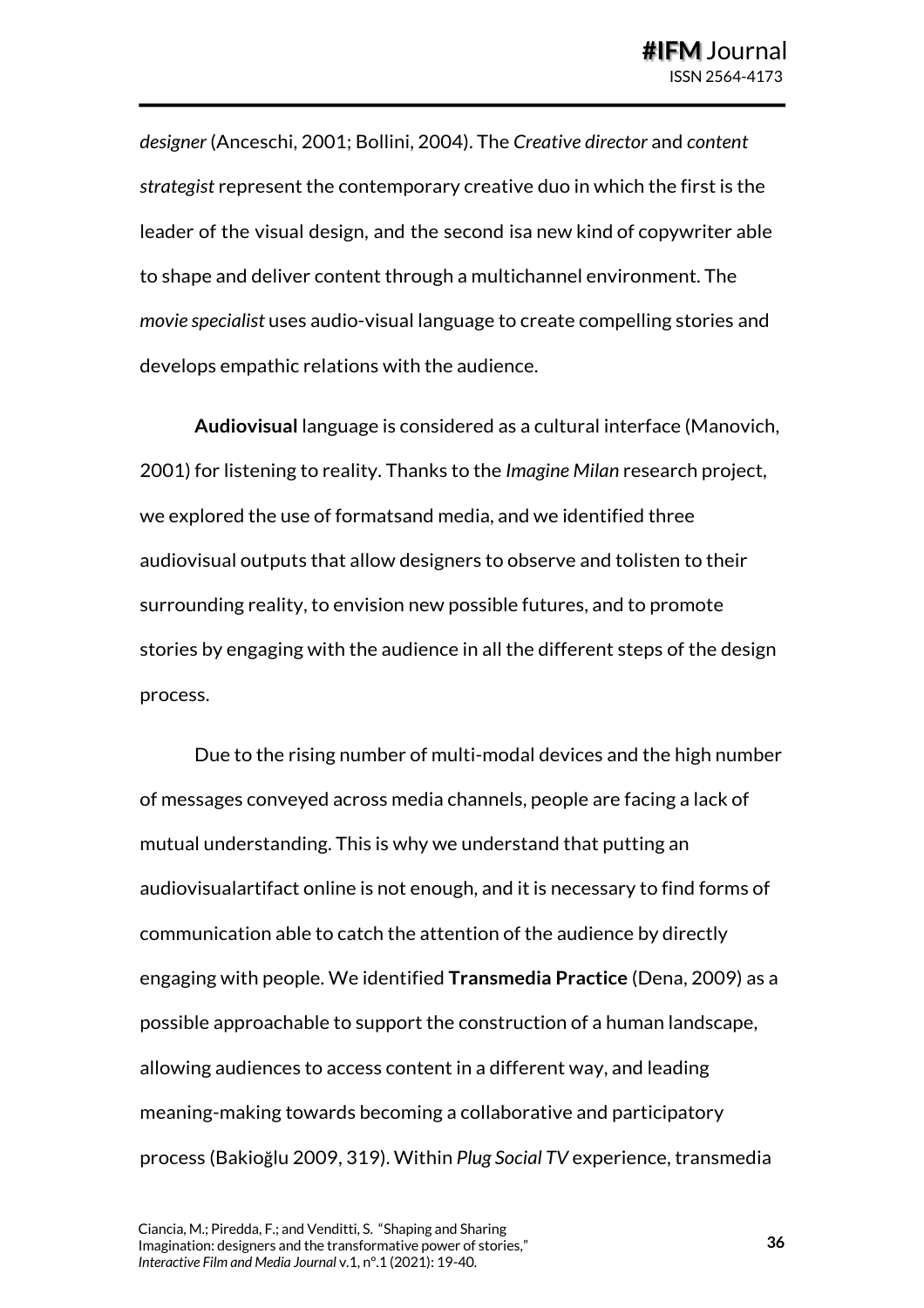practice is used to construct narrative worlds, spread through different media channels (analogical and/or digital), and encourage citizens to take action and develop activities for their community (Jenkins *et al*., 2013). In synthesis, working within the realm of transmedia allows us to concentrate on the three key features that structure this phenomenon: storytelling,new media structures and audience (social)engagement. In the end, **Social Media Advocacy** is able to build relationships between virtual and real communities: we set up a system made of different web channels and social media in order to reinforce the online community, giving people of the neighbourhood a digital place where they can have discussions and give feedback.

This complex system of communication artifacts, tools and practices is based on stories and venues, exactly the human-centred activities in which design can make a decisive difference, bridging the past and the future, triggering imagination, envisioning and re-framing values. In other words, designers apply for playing the role of *directors* of participation.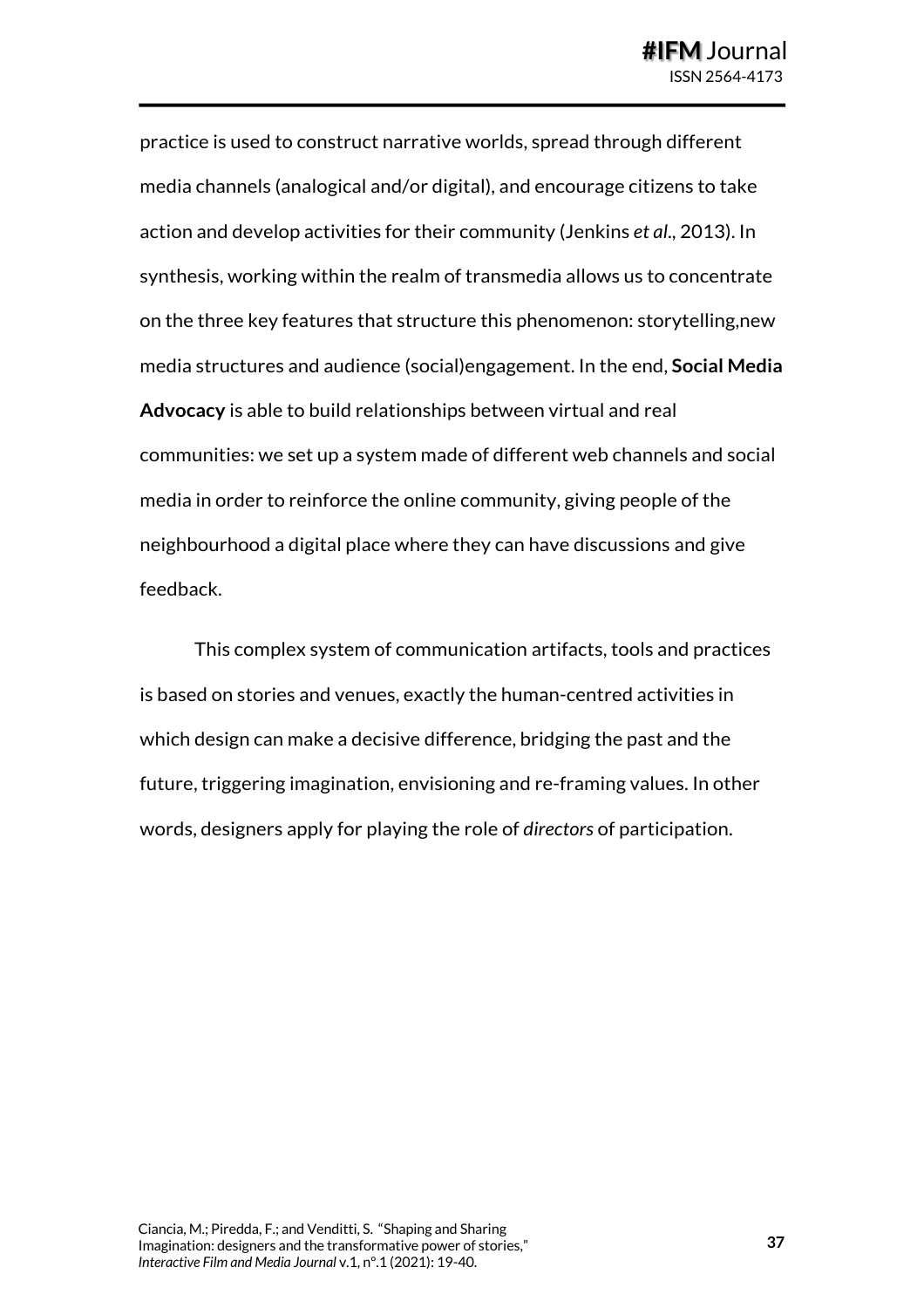#### **Bibliography**

- Ahmad, A., and Thompson, J. "Tale-telling organizations: using stories to create collective change," 2009. URL: http://www.mcmaster.ca/stlhe/3M.council/Taletelling%20- Organizations.pdf [September 12, 2014]
- Anceschi, Giovanni. "La fatica del web," *Il Verri* 16, (2001): 24-30.
- Appadurai, A. "Disjuncture and difference in the global cultural economy*." Theory, Culture & Society*, 7(2), (1990): 295-310.
- Bakioğlu, Burcu S. "The business of storytelling: production of works, poaching communities, and creation of story worlds." (Doctoral dissertation). Retrieved from *ProQuest Dissertations & Theses*(PQDT3373494), 2009.
- Berger, Peter L., Luckman, Thomas. *The social construction of reality: a treatise in the sociology of knowledge*. Garden City NY: Anchor Books, 1996.
- Bernardo, N. *Transmedia 2.0. How to create an entertainment brand using a transmedial approach to storytelling.* Lisbon, Dublin, London: BeActive Books, 2014.
- Bollini, L. *Registica multimodale: Il design dei new media.* Milan, IT: CLUP, 2004.
- Burnett, R. "Transdisciplinarity: a new learning paradigm for the digital age? Critical Approaches to Culture+Media," 2011. URL: http://rburnett.ecuad.ca/2011/12/27/transdisciplinarity-a-newlearningparadigmforthedigital.html [September 12, 2014]
- Bolter, Jay David, and Grusin, Richard. Remediation: understanding new media. Cambridge, MA: The MIT Press, 1999.
- Davenport, G. "Desire versus destiny: the question of payoff in narrative. Position statement: for Caixa Forum Metanarrative[s]?" *Conference*, Barcelona, Spain, 2005. URL: http://ic.media.mit.edu/people/gid/papers/DesireV sDestiny2005.pdf [September 12, 2014]
- Dena, C. Transmedia practice: theorizing the practice of expressing a fictional world across distinct media and environments (Doctoral Dissertation), 2009.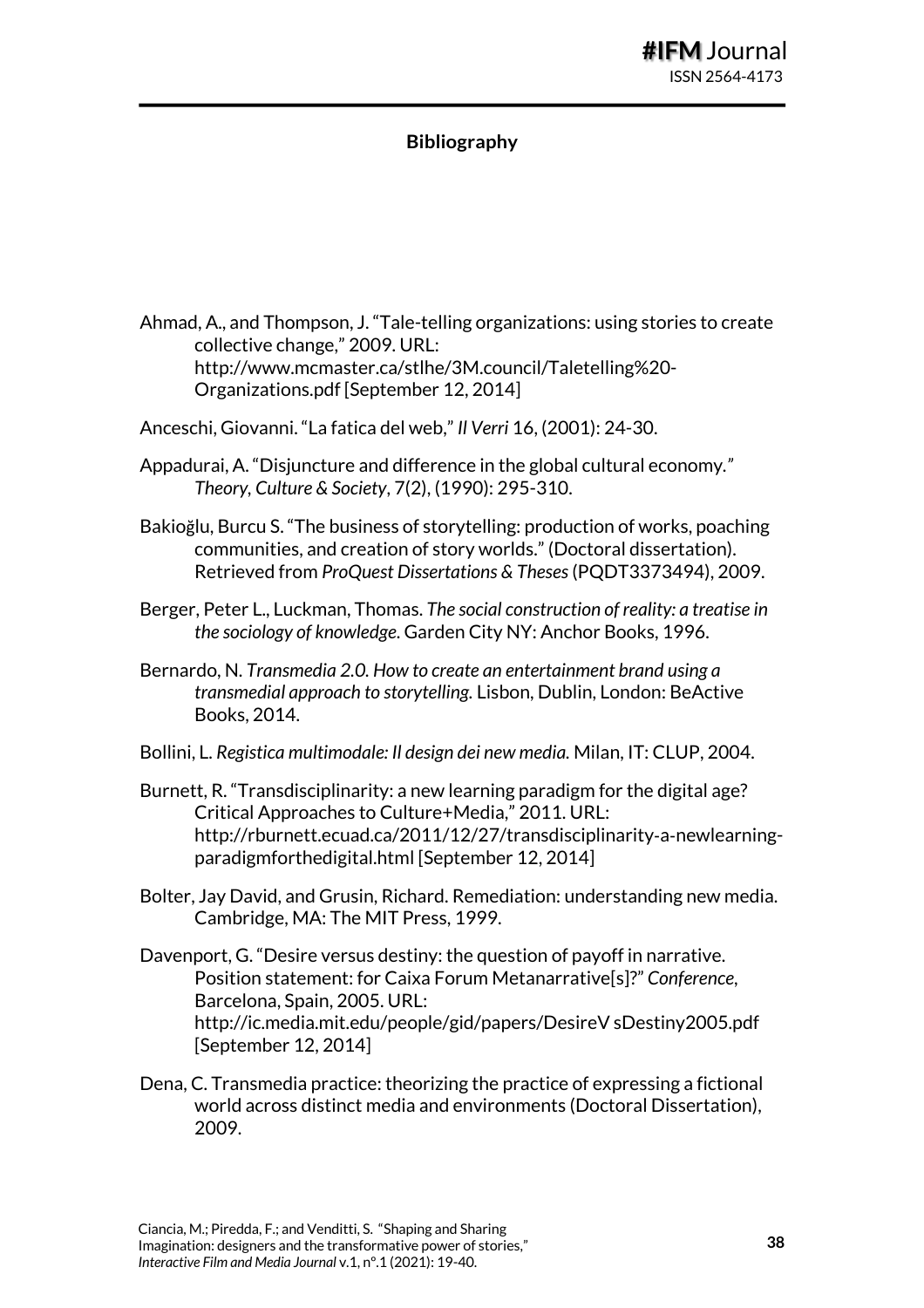- Geneske, J. "Digital storytelling for social impact," 2014. URL: http://www.rockefeller-foundation.org/blog/digitalstorytellingsocialimpact [September 12, 2014]
- Jenkins, H. *et al*. *Spreadable media: creating value and meaning in a networked culture*. New York: New York University Press, 2013.
- Jenkins, H. *et al*. "If It doesn't spread, it's dead: creating value in a spreadable marketplace," 2008. URL: http://convergenceculture.org/research/Spreadability\_doublesidedprint final 063009.pdf [September 12, 2014]
- Jenkins, H. *Fans, bloggers, and gamers. Exploring participatory culture.* New York: New York University Press, 2006a.
- Jenkins, H. *Convergence culture: where old and new media collide*. New York: New York University Press, 2006b.
- Koskinen, I. *et al*. *Design research through practice. From the lab, field, and showroom.* Waltham, MA: Morgan Kaufmann, 2011.
- Lachapelle, *The use of social networking in community development*. CD Practice, 2011. URL: http://comdev.org/images/attachments/070- CD%20Practice% 202011n1%20Revised%20A.pdf [September 12, 2014]
- Lupton, Ellen, Cole Phillips, Jennifer. *Graphic design: the new basics*. New York: Princeton Architectural Press, 2008.
- Manovich, Lev. *The language of new media.* Cambridge, MA: MIT Press, 2011.
- Piredda, F. *Design della comunicazione audiovisiva. Un approccio strategico per la 'televisione debole'*. Milan, IT: FrancoAngeli, 2008.
- Rampazzo Gambarato, R. "Transmedia project design: theoretical and analytical considerations," *Baltic Screen Media Review*, 1(2013): 81-100
- Reboot Stories. "5 Learn Do Share." *Los Angeles*, 2014. URL: http://learndoshare.net/publications/books/ [September 12, 2014]
- Ryan, M.; Thon, J. (ed.) *Storyworld across media. Toward a media-conscious narratology.* Lincoln and London: University of Nebraska Press, 2014.
- Saffo, "The creator economy." In B. Moggridge, *Designing Media.* Cambridge, Massachusetts: The MIT Press, 2010: 23-26.
- Simon, H. A. *The sciences of the artificial*. Cambridge, Massachusetts: The MIT Press, 1969.
- Willis, A. "Editorial: design, politics and change," *Design Philosophy Papers*, 1(2013). URL:http://www.desphilosophy.com/dpp/dpp\_journal.html [September 14, 2014].